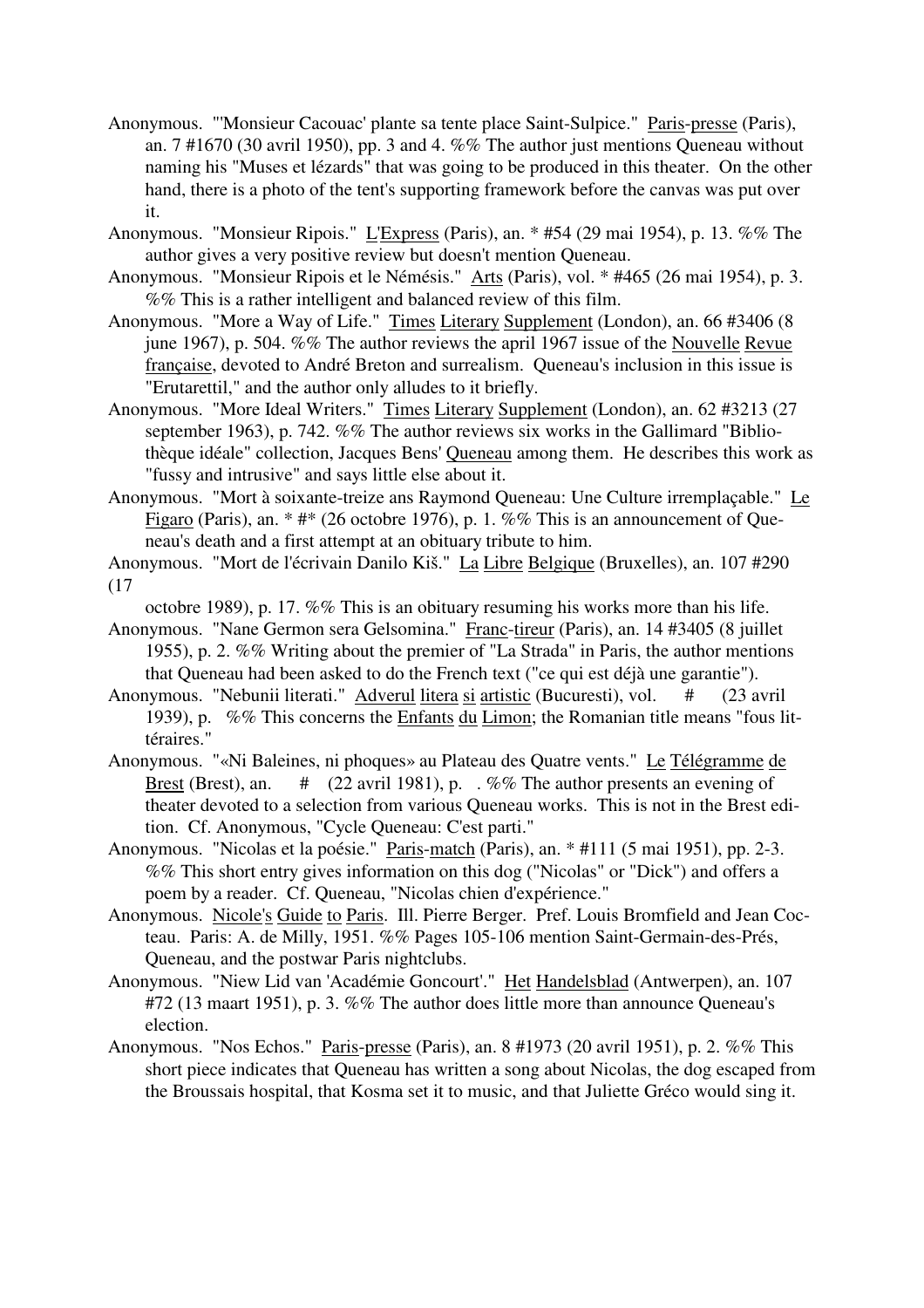Cf. Queneau, "Nicolas chien d'expérience."

- Anonymous. Note. Tribune de Lausanne (Lausanne), an. 98 #66 (6 mars 1960), p. 11. %% This is just a few lines saying that Louis Malle had chosen part of his cast for the film of Zazie dans le métro. The names listed are completely wrong.
- Anonymous. "Notes and Comment." New Yorker (New York), vol. 38 #24 (4 august 1962), p. 19. %% The author comments, with some reference to Queneau's ideas on the matter, on the desire of a British cabinet minister for the codification and regularization of the English language.
- Anonymous. "Notes et échos." Marianne (Paris), an. 2 #61 (20 décembre 1933), p. 4. %% The author describes the newly-created "Prix des Deux Magots."
- Anonymous. "Notre Queneau." Libération (Paris), vol. \* #876 (6-7 novembre 1976), p. 16. %% This commemoration of Queneau, "288 heures après sa mort," includes several shorter anonymous texts, but the central work is a review of the Cahier de l'Herne devoted to him and which had recently been published.
- Anonymous. "Nourriture terrestre." Aux Ecoutes (Paris), an. 36 #1542 (12 février 1954), p. 14. %% Queneau tells the story of a poet who replies to the exclamation of a "ravissante créature" who says that she could "live on poetry alone" that he himself can't --- and he writes it... This is the same story as Queneau tells in Anonymous, "La Dame et le poète."
- Anonymous. "Nous aurons de quoi lire cet hiver." L'Espoir (St-Etienne), an. \* #45 (25 octobre 1944), p. 1. %% Queneault (sic) appears as a spokesman for Gallimard, listing some of their forthcoming books.
- Anonymous. "Le Nouveau Convive." Ce Matin (Paris), an. 10 #2057 (4 avril 1951), p. 1. %% Queneau jokes about his politics: he is "quarante-huitard" because he is 48 years old.
- Anonymous. "Un Nouveau Tandem comique: Yves Ciampi Raymond Queneau." Paris-jour (Paris), an. 18 #987 (20 novembre 1962), p. 16. %% The author has some relations concerning the projected film "Mon Associé, Monsieur Davis"; he says that it was Ciampi who had the original idea and that since Bourvil had changed his mind about starring in the film that Philippe Noiret had been chosen instead.
- Anonymous. "Nouveaux Noms." La Presse (Paris), an. 6  $#316$  ( $1^{ier}$  décembre 1951), p. 5. %% The author collects comments from various Goncourt members before the famous choice of Julien Gracq.
- Anonymous. "Le Nouvel Académicien Goncourt Raymond Queneau est un apôtre du langage parlé." Journal du Jura (Bienne, Suisse), an. 88 #63 (15 mars 1951), p. 4. %% This is a sensitive analysis of Queneau and his election.
- Anonymous. "Le Nouvel Académicien R. Queneau passe pour le Picasso de la littérature." La Presse (Paris), an. 7 #265 (17 mars 1951), p. 2. %% This is just a bright, popular, and superficial presentation.
- Anonymous. "Le Nouvel Elu des Goncourt." Curieux (Genève), an. 16 #15 (11 avril 1951), p. 10. %% Queneau attends the Drouant dinner with the other members of the Académie Goncourt for the first time.
- Anonymous. "Un Nouvel Harry Langdon: Raymond Queneau (de l'Académie Goncourt)." Cinémonde (Paris), an. \* #901 (10 novembre 1951), p. 5. %% This author presents Queneau's acting in "Arithmétique" as a basis for writing on the whole "Encyclopédie filmée."
- Anonymous. "Nouvelles." Le Monde (Paris), an. 7 #1839 (23 décembre 1950), p. 9. %% The reviewer considers that "Dino" is the best of the works contained in Une Trouille verte.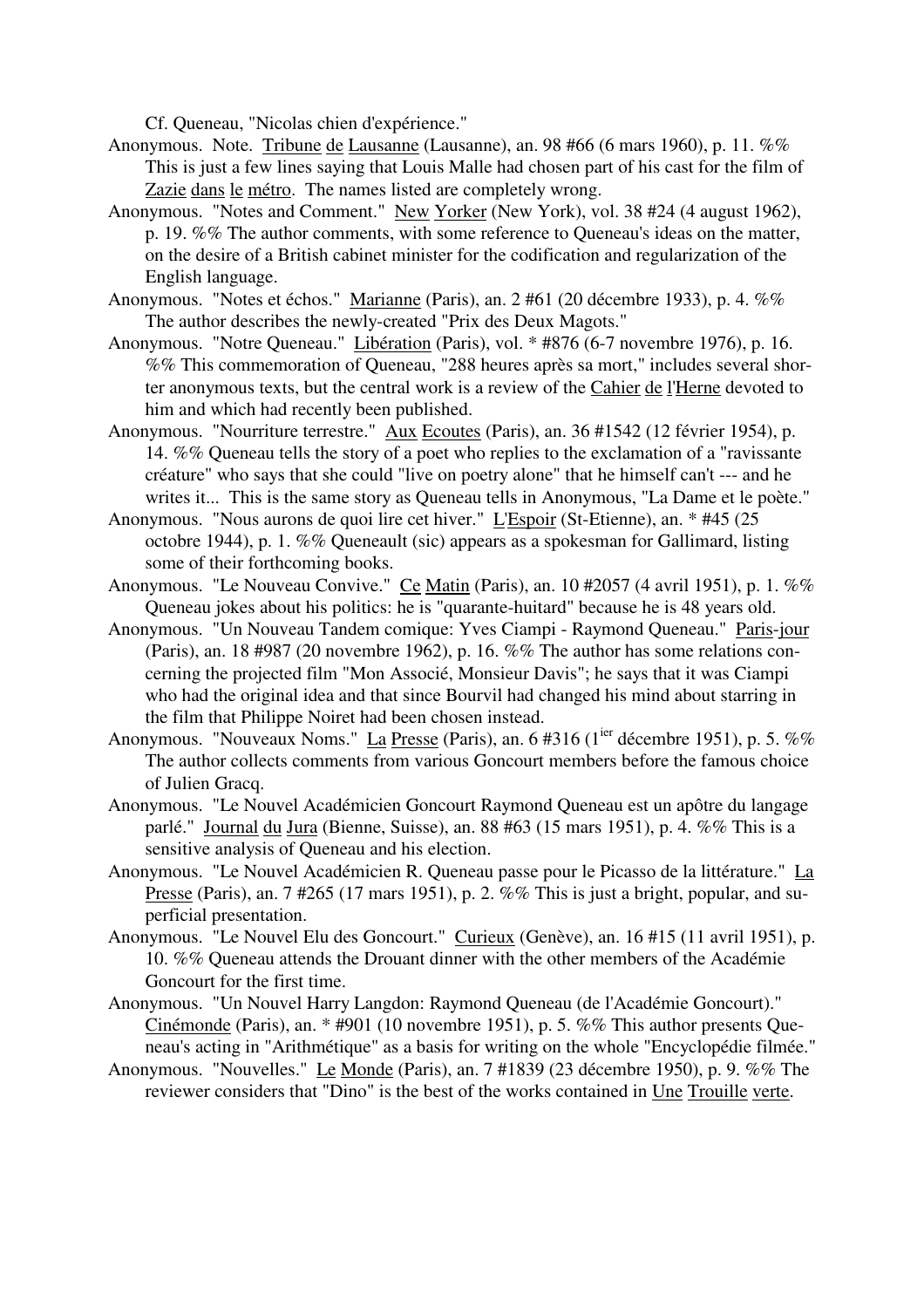Anonymous. "Des Nouvelles de Raymond Queneau." La Lettre de la Pléiade (Paris), vol. \* #7

(janvier-mars 2001), p. 8. %% The author announces that the second volume of Queneau's Oeuvres complètes, the first of the two volumes consecrated to his novels, will be publish-ed in the spring of 2002 and that it will include Les Exercices de style.

- Anonymous. "Nouvelles des lettres." Le Figaro littéraire (Paris), an. 16 #783 (22 avril 1961), p. 15. %% The text is: "Raymond Queneau a remis à Gallimard le manuscrit d'un recueil de poèmes entitulé Cent Mille Milliards de poèmes."
- Anonymous. "The Novel Next Door." Times Literary Supplement (London), an. 56 #2884 (6 june 1957), p. 348. %% The author reviews An Age of Fiction by Germaine Brée and Margaret G. Guiton and another work on French literature, mentioning Queneau only inci-dentally in regard to the first.
- Anonymous. "The Nymphet and the Tyrant." Time and Tide (Bramhall, Cheshire, England), vol. 41 #25 (18 june 1960), p. 703. %% This review of Barbara Wright's translation of Zazie touches on 'pataphysics and Queneau's phonetic spelling but has little to say either about the original novel or Wright's translation.
- Anonymous. Obituary for Frank Dobo. The New York Times (New York), vol. 147 #51,188 (14 june 1998), "Section One," p. 43.
- Anonymous. Obituary of Raymond Queneau. AB Bookman's Weekly (Newark, New Jersey), vol.59 #1 (3 january 1977), p. 17. %% This is just a few lines long.
- Anonymous. "Occultation de Saint Julien Torma, Euphoriste." Monitoires du cymbalum pata-

physicum #31 (mars 1994), pp. 49-54. %% The author looks at Torma's disappearance/ death in 1933 and certain other events of his life.

- Anonymous. "Odile." Marianne (Paris), an. 5 #244 (23 juin 1937), p. 7. %% The author has produced a thoughtful and positive review.
- Anonymous. "L'Oeuvre littéraire de Queneau a pris place à la bibliothèque de Verviers." La Libre Belgique (Bruxelles/Liège), an. 94? #165? (14 juin 1977), p. %% The author discusses some of the background to the actual donation of the items. This article is probably only in a regional edition. Cf. Anonymous, "La Bibliothèque de Queneau leguée à la ville de Verviers" and "Un Centre de recherches sur Queneau à Verviers"; Michel Hubin, "Un Important Fonds Raymond Queneau à Verviers?"
- Anonymous. "Oeuvres de Raymond Queneau: Essai de bibliographie." Biblio (Paris), an. 28 #10 (décembre 1960), p. 9. %% This concerns only the major works which Queneau had written up to this date.
- Anonymous. "Les Oeuvres de Raymond Queneau pour la ville de Verviers." Le Courrier (Verviers), an. 72 #294 (18 décembre 1976), p. 4. %% This note (and an accompanying one, "Des Manuscrits de Raymond Queneau légués à la bibliothèque de Verviers," p. 14) only embroider just a little on the simple fact.
- Anonymous. "Omajakeno." Le Nouvel Observateur (Paris), vol. \* #67 (23 février 1966), p. 32. %% This is just a presentation of the 1966 Arc consecrated to Queneau.
- Anonymous. "Omajakeno." Aux Ecoutes (Paris), an. 48 #2209 (17 novembre 1966), p. 35. %% The author praises the revue of this name at the Trois Baudets theater; cf. Eve Griliquez.
- Anonymous. "On a baptisé hier le dernier-né de St-Germain." Combat (Paris), an. 8 #1479 (7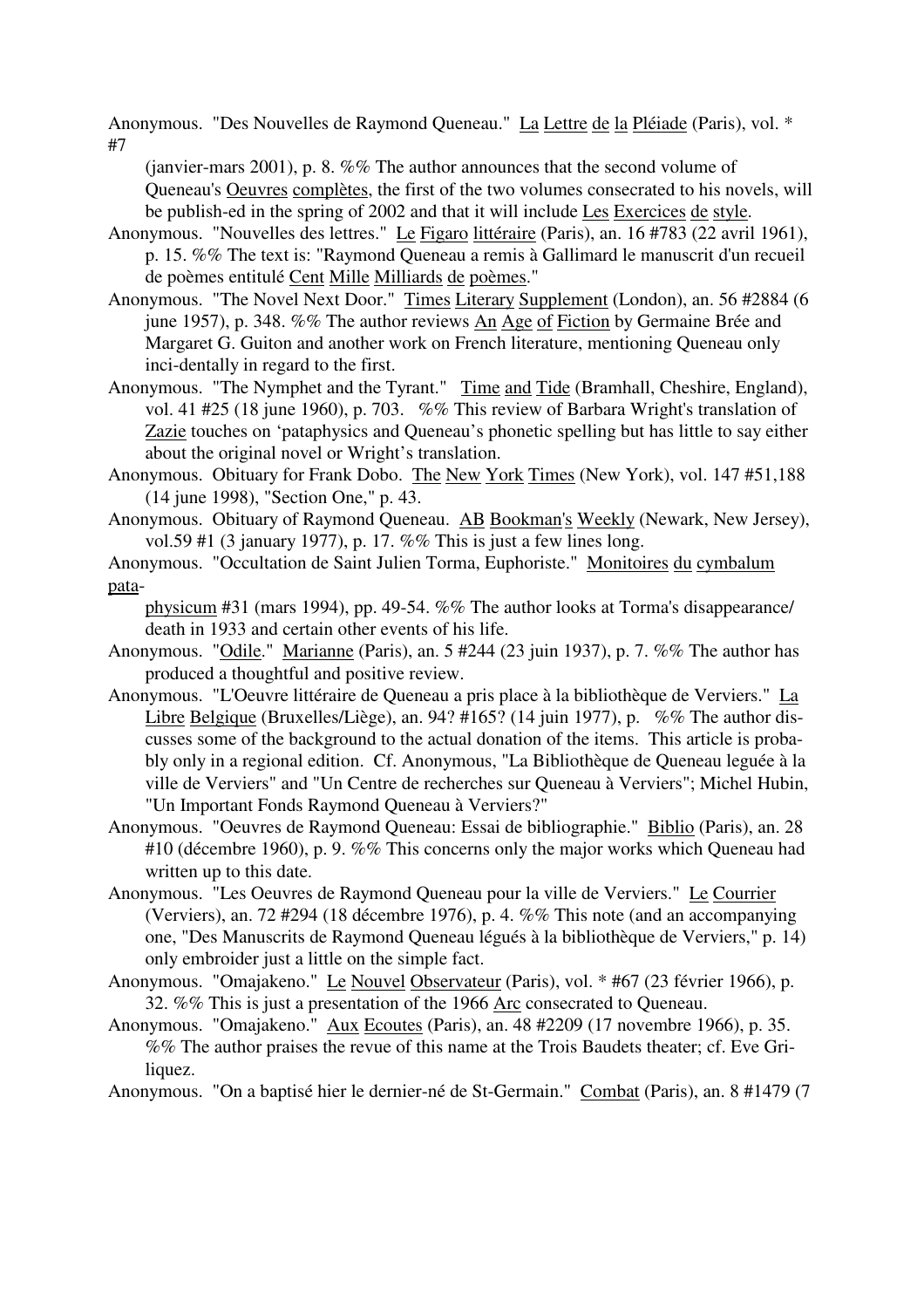avril 1949), p. 2. %% The author mentions Queneau's presence at the opening of a new literary café in the St-Germain neighborhood.

- Anonymous. "«On est toujours trop bon avec les femmes » en tête des meilleures recettes de films." France-soir (Paris), an.  $*$  # $*$  (4-5 juillet 1971), p. 10. %% For the third week in a row: cf. R. Ch., "Un Film comique et une grande reprise en tête des recettes de cinéma" and "Recettes de cinéma: «Le Messager» affiche complet."
- Anonymous. "On les édite pour les fêtes." Le Monde (Paris), an. 23 #6811 (6 décembre 1966), p. 15. %% This concerns the publication of the Massin/Carelman edition of Zazie dans le métro.
- Anonymous. "On peut être académicien et satrape." Arts (Paris), vol. \* #380 (10 octobre 1952), p. 5. %% While it touches on Queneau, this is basically a review of Cahiers du Collège de 'pataphysique #7 (25 phalle 79 EP [vulg. 4 septembre 1952]).
- Anonymous. "On signe." Journal du dimanche (Paris), an. 7 #342 (24 mai 1953), p. 6. %% Queneau and others sign a contract to produce a "drame lyrique" based on Le Dimanche de la vie.
- Anonymous. "On the Saddle." Times Literary Supplement (London), an. 67 #3473 (19 september 1968), p. 1041. %% This is a very interesting reflection on Le Chiendent in the guise of a review of Barbara Wright's translation of The Bark Tree. Cf. Anthony W. Shipps for a correction.
- Anonymous. "Les Oraisons éjaculatoires." Monitoires du cymbalum 'pataphysicum #3 (15 mars 1987), pp. 95-96. %% In this review of Queneau's Journal 1939-1940 the author stresses the relations between this text and various other Queneau works as well as the seeming theme of "quest" in the Journal.
- Anonymous. "L'Ordinateur de Queneau sert des contes à la carte." Le Figaro (Paris), an. 141 #7109 (7 juillet 1967), p. 9. %% The author does little more than describe the structure of "Un Conte à votre façon" while unnecessarily linking it to a computer.
- Anonymous. "Other Notable Recent Novels." Yale French Studies (New Haven, Connecticut), vol. \* #24 (summer 1959), p. 111. %% This merely includes Zazie dans le métro in a list.

Anonymous. "Oud en niew, spel en ernst in literair Paris." Nieuwe Rotterdamse Courant (Rot-

terdam), an. 116 #160 (11 juli 1959), "Wekelijks Bijvoegsel," p. 5. %% This is a review of current French literature. The title means "Old and new, play and seriousness in literary Paris." The text reads: "Zazie dans le métro, Raymond Queneau's entertaining novel about that insolent young woman in Paris, has been ready by everyone, even though Que-neau's work has attracted only an elitist public in the past. But there are dozens of novels, usually -- although certainly not always -- by newcomers, that disappear from circulation after their first week, novels which drop like bricks with fewer than 500 copies sold.

- Anonymous. "Oulipo." Trousse-Livres (Paris), vol. \* #44 (novembre 1983), pp. 16-23. %% This is not actually anonymous but is a collection of short oulipian passages with the authors' names (in most cases): Marcel Bénabou, Jacques Bens, C. Dasté, François Le Lionnais, Jean Lescure, and Michèle Métail.
- Anonymous. "Out of the Underworld." Times Weekly Review (London), vol. \* #439 (23 june 1960), p. 10. %% The author of this short review of Barbara Wright's translation of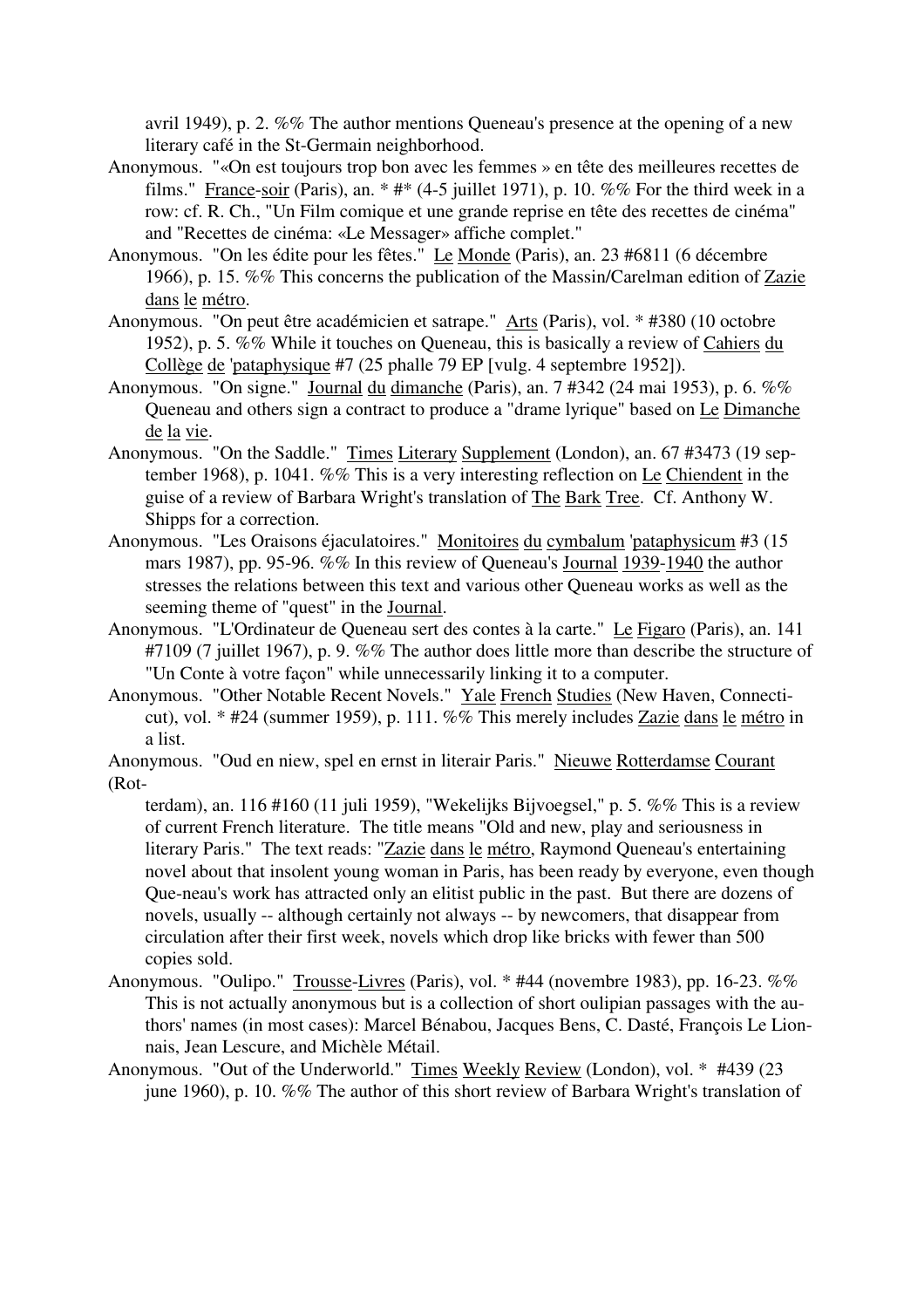Zazie did not read the novel at all carefully.

- Anonymous. "Pano-Queneau." La Quinzaine littéraire (Paris), vol. \* #472 (16 octobre 1986), p. 4. %% The author presents two upcoming programs on Queneau in the France-Culture "Panorama" series, based on his Journal 1939-1940. Other programs were to follow on his involvement with the cinema and on his poetry. Cf. Laurent Lemire, "Queneau, l'homme précaire."
- Anonymous. "Par le grâce de St-Germain-des-Prés, le cinéma aura ses exercices de style." Combat (Paris), an. 9 #1988 (24 novembre 1950), p. 2. %% The author claims that Queneau is finishing 19 new "exercices de style" concerning ways to get to know a woman in a bar in St-Germain-des-Prés. Pierre Kast was supposedly going to film them. Cf. Viviane Papote, "C'est Arrivé cette semaine."
- Anonymous. "Paris Ballet Delayed." New York Times (New York), vol. 100 #33849 (27 september 1950), p. 36. %% It seems that the Petit ballet would be delayed because of problems with scenery transportation. Cf. Anonymous, "Ballets de Paris Tonight."
- Anonymous. "Le Paris de Queneau." Libre Belgique (Bruxelles), an. 106 #216 (3 août 1988), "Gazette de Liège?," p. . %%This is merely a photo of one of Queneau's "gouaches" with an extended note beneath it informing readers of the "Regards sur Paris" exhibit in Ver-viers. This is not in the Bruxelles edition.
- Anonymous. "Paris et l'Amérique goûtent différement 'L'Oeuf à la coque' de Roland Petit." Climats (Paris), vol. \* #288 (27 avril 1950), p. 8. %% The author treats the whole of Petit's visit to the US and Canada in some detail, but he barely mentions Queneau. This article offers information that is not generally available elsewhere.
- Anonymous. "Paris et ses écrivains à la Vidéothèque." Le Monde (Paris), an. 46 #13927 (7 novembre 1989), p. 17. %% Queneau is among many authors featured in an exhibition which would only last until 5 december.
- Anonymous. "Parisian Episodes." Times Literary Supplement (London), an. 49 #2543 (27 october 1950), p. 673. %% The author's views on Julian Maclaren-Ross's translation of Pierrot are not quite of the usual sort.

Anonymous. "Pas de vacance pour la lecture." Arts (Paris), vol.  $*$  #729 (1<sup>ier</sup> juillet 1959), p. 3.

%% This is just a recommendation of Zazie dans le métro for summer reading.

- Anonymous. "La Pataphysique de l'histoire." Paris-Normandie (Rouen), an. \* #6684 (15 avril 1966), p. 11. %% Under this misleading title the author presents Une Histoire modèle.
- Anonymous. "Paul Braffort va faire don de sa correspondence reçue de Queneau à la bibliothèque du Havre." Queskispass (Le Havre), vol. \* #2 (mai 2002), p. 2 %% Braffort intends to leave the cards and letters that he received from Queneau to the Bibliothèque du Havre, but he intends to do it through the intermediary of "Queneau aime Le Havre aime Queneau."
- Anonymous. "Le Père de Zazie devient le 'Père la Victoire'." France-soir (Paris), an. 17 #816 (8 juillet 1962), p. 1. %% This is primarily a photograph of Queneau costumed to play Clemenceau in a Claude Chabrol film on the "Affaire Landru."
- Anonymous. "Le Père de Zazie rime." Valeurs actuelles (Paris), an. \* #1636 (14 mars 1968), p. 29. %% There is little more than an announcement of the appearance of Battre la campagne.

Anonymous. "Le Père de Zazie vous propose de faire des exercices." Liens (Monte Carlo),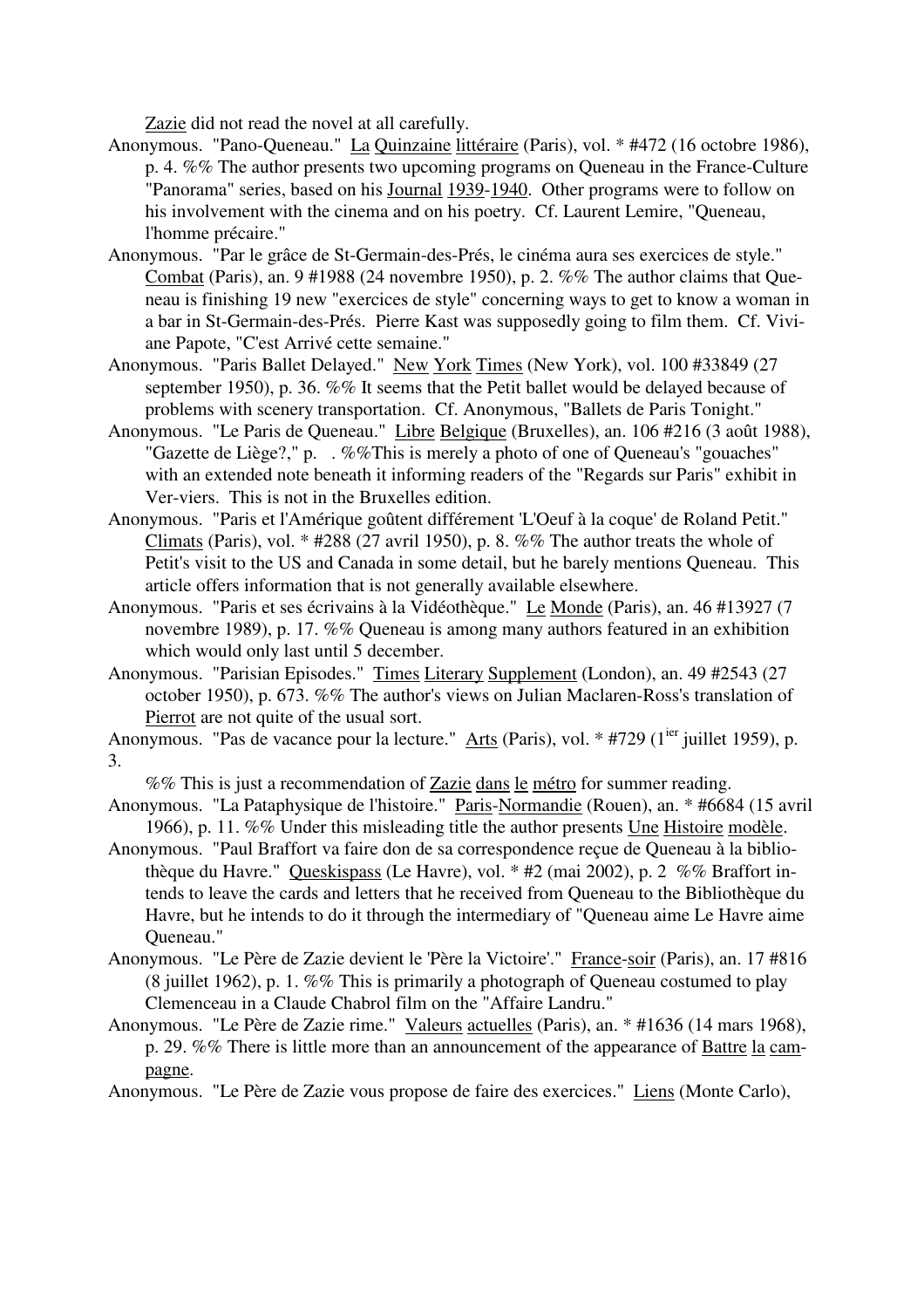vol. \* #129 (janvier 1964), pp. 4-5. %% The author's review of the Carelman version of Exercices de style is positive but shallow.

- Anonymous. "Perec et Queneau inédits." Le Monde (Paris), an. 52 #16011 (19 juillet 1996), "Le Monde des livres," p. 8. %% The author announces the publication of Queneau's Dormi pleuré and claims that all the preparation of the book for printing was done by students at the Université de Paris X (Nanterre).
- Anonymous. "Perles." L'Aurore (Paris), an. 25 #6929 (9 décembre 1966), p. 2. %% The author reviews a new book by Michel Corvin which cites one-liners from surrealists, including a supposed "C'est en l'inventant qu'on devient honnête femme."
- Anonymous. "Perroquet disponible." Paris-presse (Paris), an. \* #4843 (7 juillet 1960), p. 3. %% The parrot who "played" Laverdure in the Zazie movie is truly foulmouthed, and the owner is looking to give it away.
- Anonymous. "Perverbs and Snowballs." TIME (Chicago), vol. 109 #2 (10 january 1977), p. 55. %% This is a very general presentation of the Oulipo.
- Anonymous. "Petite Gazette des lettres." Franc-tireur (Paris), an. 11 #2044 (22 février 1951), p. 4. %% The author glances quickly at Queneau's "Philosophes et voyous."
- Anonymous. "Petite Gazette du temps perdu." Arts (Paris), an. \* #357 (1<sup>ier</sup> mai 1952), p. 6. %% This author mentions Queneau twice: Queneau was absent from the regular Gallimard cocktail party and Queneau was typically Norman in his responses to the Pierre Berger interview ("Entretien avec Raymond Queneau, humoriste automatique").
- Anonymous. "Des Petites Filles qui ne sont pas modèles." Paris-match (Paris), vol. \* #577 (30

avril 1960), pp. 127-137. %% These are cartoons of Zazie and other young girls by various people.

- Anonymous. "Petites Nouvelles." Aux Ecoutes (Paris), an. 31 #1301 (1<sup>ier</sup> juillet 1949), p. 22. %% The author states that Queneau (and Sartre and Maurois) had attempted to have the morals charges dropped against Isidore Isou for his book, La Mécanique des femmes.
- Anonymous. (Photographs). Photo (Paris), vol. \* #152 (mai 1980), pp. 76-77. %% This consists of 18 of the "photomaton" pictures without any commentary.
- Anonymous. "Pierre Belfond expose des dessins d'écrivains." Livres-hebdo (Paris), vol. 13 #43 (25 octobre 1991), p. 58. %% Pierre and France Belfond, who had just published Serge Fauchereau's Peintures et dessins d'écrivains, open an exhibition of the same name in Paris.
- Anonymous. "Pierre Mac Orlan retrouve son équipage." Le Figaro littéraire (Paris), an. \* #1222 (20 octobre 1969), p. 18. %% This brief article announces the celebration of Mac Orlan's 80th birthday by the publication of his complete works. About half of the article is a paragraph from Queneau's Preface to the Oeuvres complètes de Mac Orlan.
- Anonymous. "Pierre-Gilbert Pestureau." Le Monde (Paris), an. 56 #17187 (28 avril 2000), p. 21. %% The author gives a very nice tribute to a tremendous scholar and a very warmhearted man. Cf. Claude Debon, "Gilbert Pestureau." This is clearly an alternate version of Anonymous, "Spécialiste de Vian et de Queneau," and one might suspect that both were the work of Noël Arnaud.
- Anonymous. "Pierrot, mon ami." Liens (Monte Carlo), an. 8 #16 (août 1954), p. 9. %% The author very much likes Pierrot mon ami.

Anonymous. "Piétons de Paris." Tribune de Lausanne (Lausanne), an. \* #71 (12 mars 1967),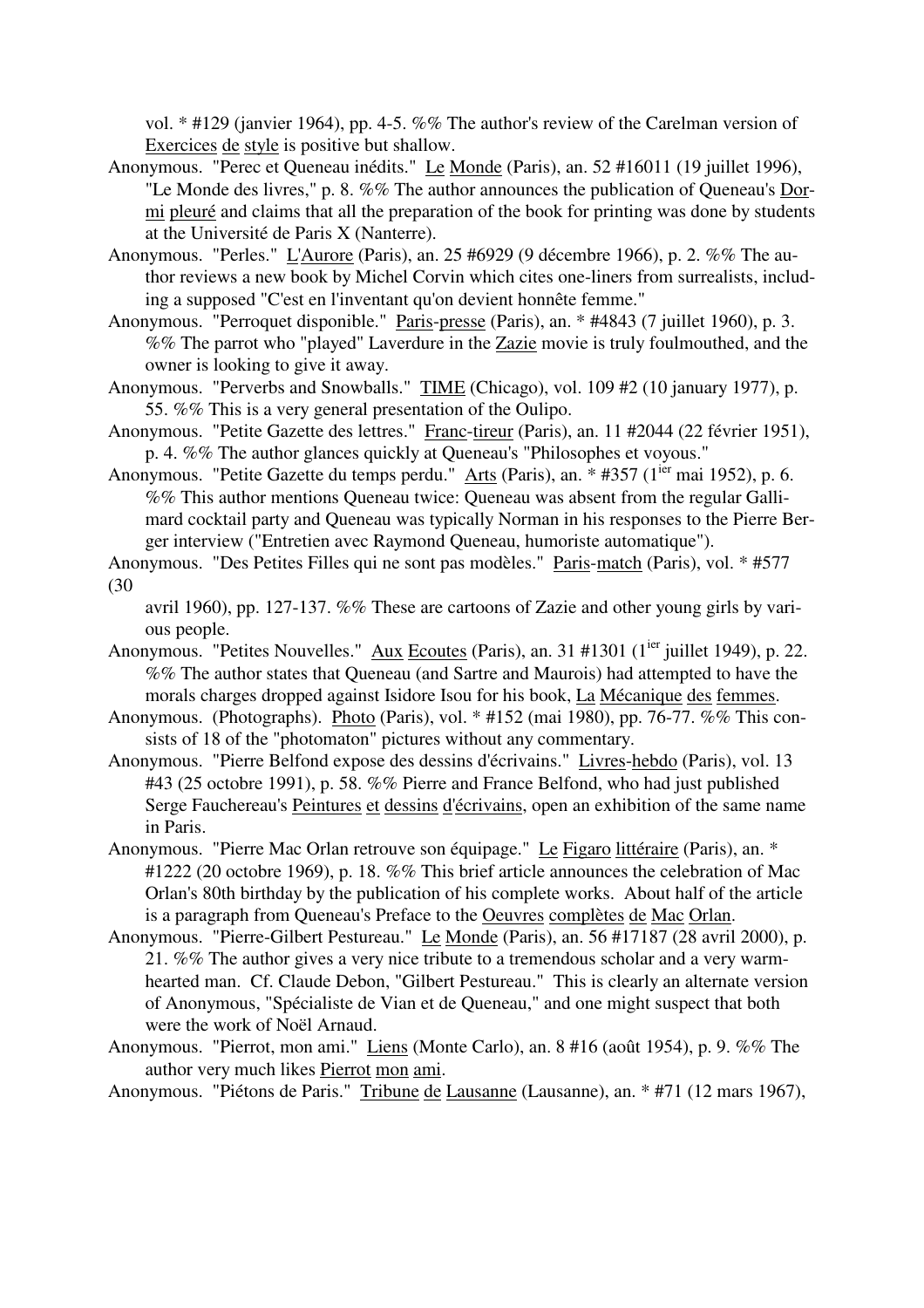p. 7. %% This brief review of Queneau's Courir les rues addresses the collection's fundamental Parisian quality.

- Anonymous. "Pinget contre Pinget au Femina." Le Figaro littéraire (Paris), an. \* #1024 (2 décembre 1965), p. 2. %% Queneau is reported to have said that he would refuse the Medicis prize if he won it, and the author discusses whether this was true and what it might mean.
- Anonymous. "Le Plan secret de l'opération 'Zazie'." Paris-presse (Paris), an. \* #4905 (17 septembre 1960), p. 3. %% The author describes the publicity campaign and products which would launch the Zazie film. Cf. Anonymous, "Télégrammes."
- Anonymous. "Plumes et paons: Le Canular du mois." Rivarol (Paris), vol. \* #425 (5 mars 1959), p. 18. %% This offers two conflicting views of Zazie dans le métro, one by Dionys Mascolo from France Observateur and the other by Jean Blanzat from Le Figaro littéraire.
- Anonymous. "La Plus Belle Perle?" Aux Ecoutes (Paris), an. 34 #1452 (23 mai 1952), p. 15. %% Queneau supposedly collects strange texts, and the author reports one concerning a woman who, in spite of her suffering, appears much older than her age.
- Anonymous. "«Plus question de s'asseoir près de Salacrou» disent six académiciens Goncourt." France-soir (Paris), an.  $*$  # $*$  (5 mars 1971), p. 2. %% This consists of the statement of exclusion against Salacrou and a few words of commentary by Hervé Bazin.
- Anonymous. "Le Poème que Dumayet a fait lire à Queneau." Paris-presse (Paris), an. \* #6303 (12 mars 1965), p. 4. %% The author gives the text of a poem which Pierre Dumayet had had Queneau read on television, Le Chien à la mandoline: "Encore l'art po." Cf. Gilbert Guilleminault, "Raymond Queneau sans filet."
- Anonymous. "Poèmes sur ordinateur au Centre Beaubourg." Le Drapeau rouge (Bruxelles), an. 56 #146 (25 juin 1977), p. 6. %% This simple article describes how one can use this computer to play with Cent Mille Milliards de poèmes as well as spend time with several actual computer games.
- Anonymous. "Le Poète Jean Queval." Le Monde (Paris), an. 47 #14272 (15 décembre 1990), p. 13. %% This obituary of Queval mentions Queneau in two significant relations, Queval's book on Queneau and his work in the Oulipo.
- Anonymous. "Un Poète s'amuse." Maroc informations (Casablanca), an. \* #283 (9 novembre 1961), p. 6. %% The author describes Cent Mille Milliards de poèmes and gives a sample poem.
- Anonymous. "Poetry and the Novel." Times Literary Supplement (London), an. 54 #2778 (27 may 1955), p. iii. %% This just barely mentions Queneau at the end of the article.
- Anonymous. "Les Portes claquent chez les Goncourt. Bernard Clavel élu, Salacrou, Hériat et Queneau s'en vont." Paris-Normandie (Rouen), an. \* #8193 (3 mars 1971), pp. 1 and 16. %% This article on the well-known disagreement is more substantial than most and gives a certain amount of attention to Bernard Clavel, the prize-winner in question.
- Anonymous. "Portrait spectacle: 'Une Belle Vie -- Raymond Queneau." Lyon-matin (Lyon), an. \* #919 (5 avril 1983), p. 16. %% The author describes this tv program without any real feeling.
- Anonymous. "Portraits graphologiques de Raymond Queneau." La Gazette des lettres (Paris), an. 6 #4 (15 janvier 1951), inside the front cover. %% This is about what you might expect from the title: the author offers a character analysis of Queneau on the basis of two texts.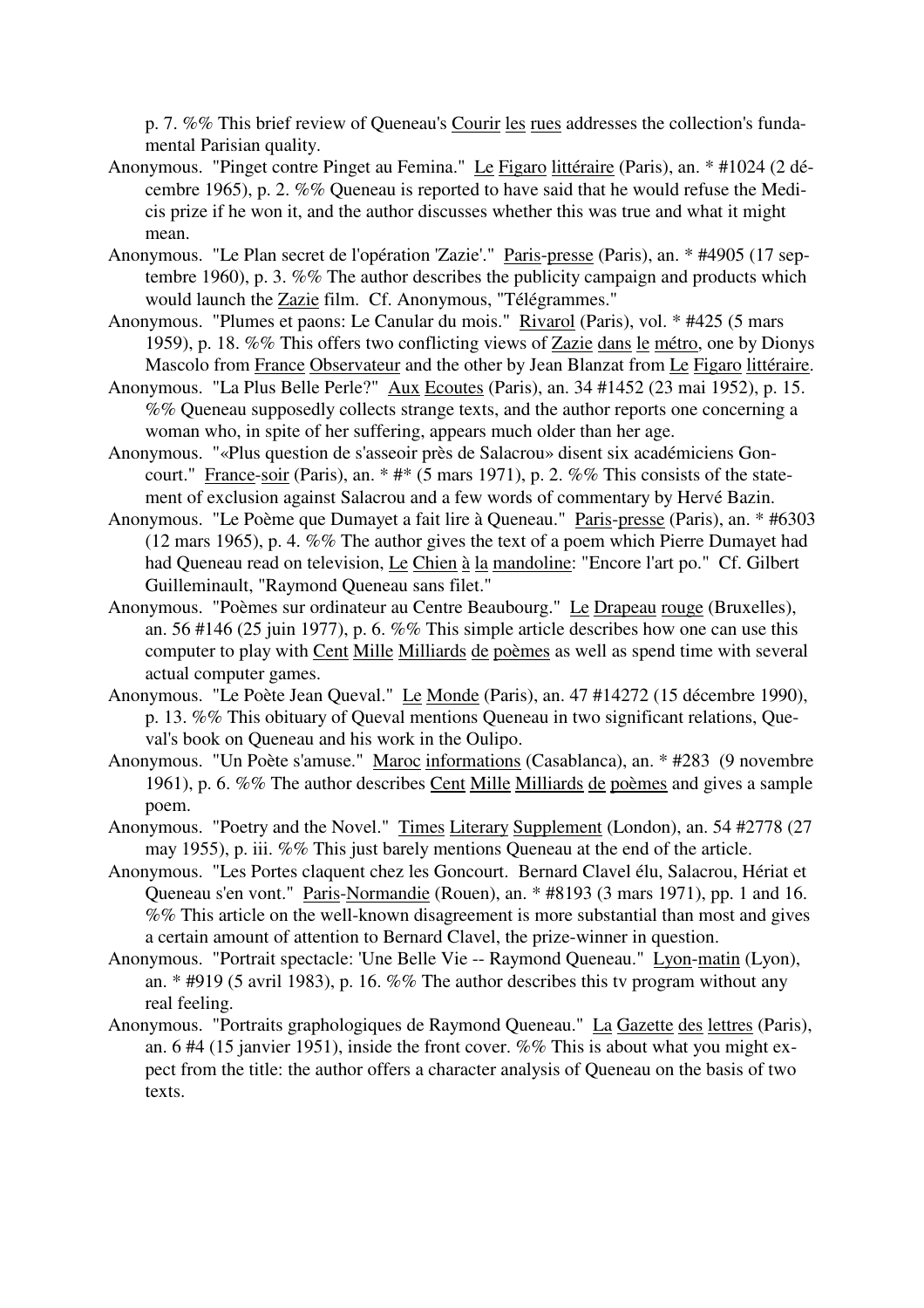- Anonymous. "The Position of Poetry." Times Literary Supplement (London), an. 52 #2668 (20 march 1953), p. viii. %% This only mentions Queneau as having once been a surrealist.
- Anonymous. Postface to Pierrot mon ami. Ill. Chaval. Paris: Club français du livre, 1953. No
	- page numbers. %% This is barely more than a bio-bibliography of five short pages.
- Anonymous. "Post-surrealism." Times Literary Supplement (London), vol. \* #3718 (8 june 1973), p. 638. %% This review of Le Voyage en Grèce has some positive and some negative reflections.
- Anonymous. "Potins de Paris." Aux Ecoutes (Paris), an. 33 #1382 (19 janvier 1951), p. 14. %% Jean Tardieu, Jean Follain, and Queneau considered improvising a sketch for a party planned by Marie-Laure de Noailles --- "L'Impromptu de Noailles." Cf. Queneau, Journaux (1914-1965), p. 659.
- Anonymous. "Potins du jour." La Lanterne (Bruxelles), an. 8 #117 (17 mai 1952), p. 1. %% "Raymond Queneau, juré au Festival de Cannes, a dit (avec regret): 'Il ne faut pas dire: les starlettes sont des allumeuses; mais les starleuses sont des allumettes'." Same story in Yvan Audouard, "Le Paris stupide"; Max Favalelli, "Tout en rêvant à son prochain film, Pagnol prend les escargots géants à la course..."; Carmen Tessier, "Les Potins de la commère" (13 mai 1952).
- Anonymous. "Les Potins du jour." La Meuse (Verviers), an. 97 #117 (17 mai 1952), p. 1. %% Raymond Queneau, juré au festival de Cannes, a dit (avec regret), "Il ne faut pas dire: les starlettes sont des allumeuses; mais le starleuses sont des allumettes." Same story in Anonymous, "Potins du jour"; Yvan Audouard, "Le Paris stupide"; Max Favalelli, "Tout en rêvant à son prochain film, Pagnol prend les escargots géants à la course..."; Carmen Tessier, "Les Potins de la commère" (13 mai 1952).
- Anonymous. "Pour apprécier l'oeuvre de Raymond Queneau." Paris-Normandie (Rouen), an. \* #11830 (12 février 1983), p. 4. %% This presentation of the Le Havre Queneau exposition gives some place to Claude Debon.
- Anonymous. "Pour faire partie du Club de la moule il faudra savoir préparer un plat à base de ces coquillages." Franc-tireur (Paris), an. 12 #2523 (9 septembre 1952), p. 2. %% The author describes a theoretical club which Queneau supposedly helped to found. Cf. Anon-ymous, "Elle taillait ses coquillages..."; France Roche, "Les Histoires de France Roche"; Carmen Tessier, "Les Potins de la commère" (18 février 1952).
- Anonymous. "Pour Ionesco et Tardieu." Arts (Paris), vol. \* #359 (15 mai 1952), p. 4. %% Queneau supports Ionesco in saying "Je voulais vous écrire une belle lettre. J'ai trop de travail. Je n'ai pas pu. J'aime beaucoup Les Chaises. Voilà."
- Anonymous. "Pour l'écrivain Aguilino Ribeiro." Le Figaro littéraire (Paris), an. 15 #735 (21 mai 1960), p. 13. %% Queneau is mentioned as a member of a committee for the defense of this author, who was being persecuted by the Portuguese government.

Anonymous. "Pour la joie d'Aragon et de Queneau, Prévert ressuscite Fantômas." Parismatch

(Paris), vol. \* #1006 (17 août 1968), p. 85. %% On the occasion of a refilming of some of the original Louis Feuillade movies, the author looks at the influence of Fantômas on various literary figures, especially the surrealists. He refers to Queneau's "Fantômas" from Bâtons, chiffres et lettres and gives some other details touching Queneau.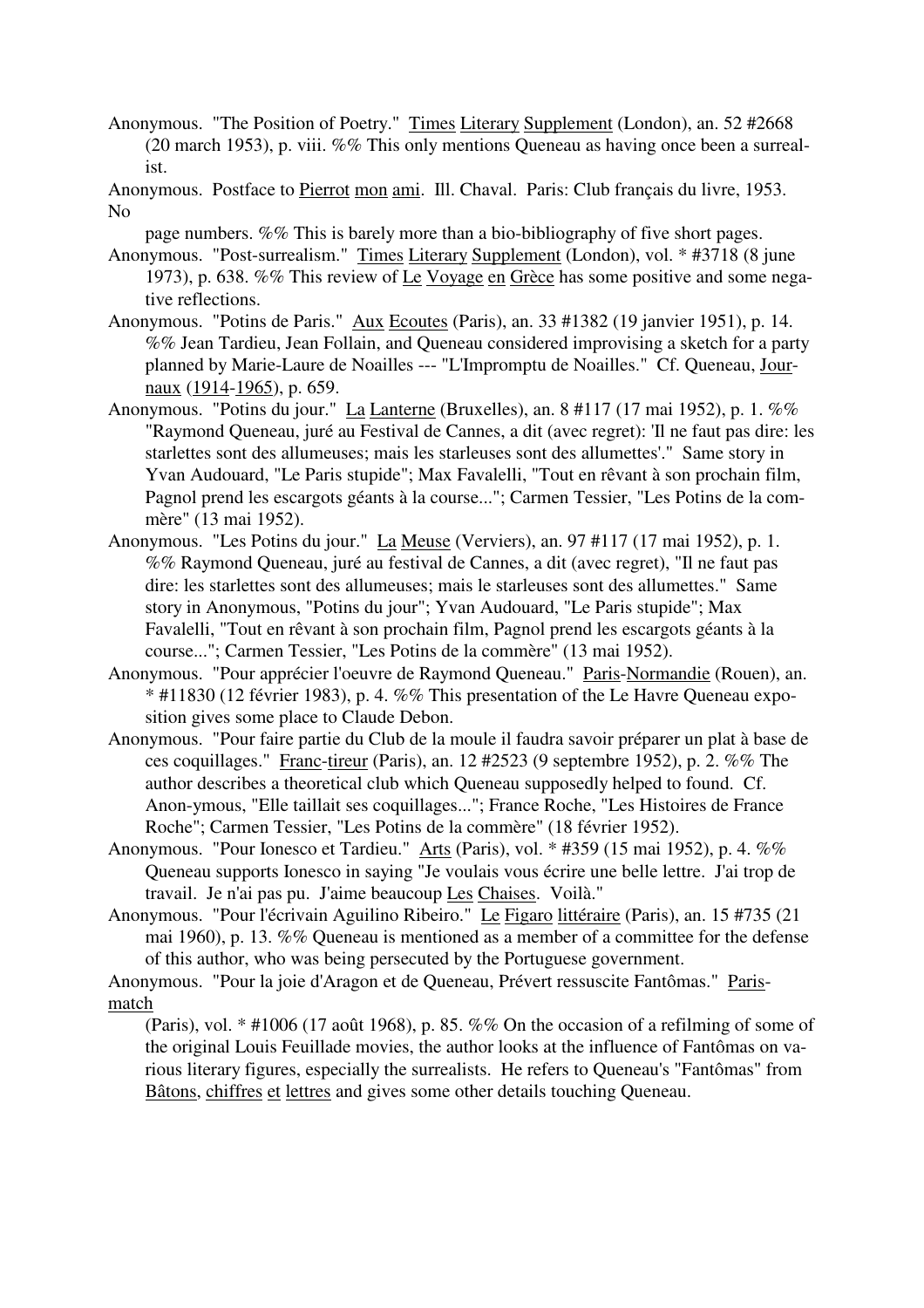- Anonymous. "Pour ne rien vous cacher." Images du monde (Paris), an. 8 #200 (3 avril 1952), p.33. %% Following a description of Leonardo da Vinci's vision of a submarine, Queneau quips that Leonardo must have been very much like Jules Verne. Cf. Vincent Bouchot, "L'Intertextualité vernienne dans W ou Le Souvenir de l'enfance"; Daniel Compère, "Le Curieux Silence de Raymond Queneau."
- Anonymous. "Pour ou contre... l'étudiant puceau." L'Etudiant médecin (Paris), an. 8 #53 (février 1952), p. 4. %% The author responds to this "enquête" in a style parodying that of Queneau.
- Anonymous. "Pour quatre libraires de Nancy." Le Figaro littéraire (Paris), an. 6 #263 (5 mai 1951), p. 2. %% Queneau was one of the signers of a letter in defense of four booksellers who offered Henry Miller's books for sale. Cf. Anonymous, "A Messieurs les juges du tribunal correctionel de Nancy"; J. G., "Une Nouvelle Affaire Miller?"; Jean Guette, "Qui protégera l'écrivain?"; Edmond Humeau, "Justice pour Henry Miller"; Michel Lécureur, Raymond Queneau, p. 295; Maurice Nadeau, Grâces leur soient rendues and "Quatre Libraires de Nancy retournent devant les tribunaux."
- Anonymous. "Pour Queneau." Les Nouvelles littéraires (Paris), an. 56 #2657 (20 octobre 1978), p. 12. %% The author announces the appearance of #4 of the Amis de Valentin Brû and number 150 + 1 of Les Temps mêlés, listing their contents and offering short comments on some of them.
- Anonymous. "Pour Queneau." Les Nouvelles littéraires (Paris), an. 57 #2685 (3 mai 1979), p. 16. %% This just announces the formation of the AVB group.
- Anonymous. "Pour remplacer Léo Larguier, les Goncourt songeraient à un écrivain de Saint-Germain-des-Prés." Aurore (Paris), an. 10 #2019 (9 mars 1951), p. 5. %% The author lists Queneau as an "outsider" for this election.
- Anonymous. "Pour un sottisier." Les Nouvelles littéraires (Paris), an. \* #1428 (13 janvier 1955), p. 7. %% Queneau is quoted as finding a strange sentence in another author's writing: in spite of her hard life, she seemed twice as old as she was.
- Anonymous. "Pour une bibliothèque idéale." Liberté (Clermont-Fernand), an. \* #3753 (6 mars
- 1956), p. 5. %% This is a fairly ordinary presentation.
- Anonymous. "Pour une bibliothèque idéale." Livres choisis (Paris), an. \* #16 (avril 1956), pp.
	- 1-2. %% This is a simple description of Pour une bibliothèque idéale.
- Anonymous. "Pourquoi les poètes dessinent-ils?" Arts & loisirs (Paris), vol. \* #34 (18 mai 1966), p. 51. %% There is a bare mention of Queneau's art in this short article.
- Anonymous. "Le Premier Colloque international Raymond Queneau se déroulera à Verviers."
	- La Cité (Bruxelles?), an. # (14 avril 1982), p. %% The author describes not only the coming symposium but the entire presence of Queneau in the city of Verviers: André Blavier, the CDRQ, the "Temps mêlés" association, etc.
- Anonymous. "Le Premier Volume de L'Encyclopédie de la Pléiade, dirigée par Raymond Queneau, paraîtra au février. Présentement Raymond Queneau est au Mexique où il tourne avec Buñuel." France Observateur (Paris), an. #296 (12 janvier 1956), p.
- Anonymous. "Première Comédie musicale française ce soir au T.N.P., Loin de Rueil: Métamorphose du roman de Queneau par Roger Pillaudin." Combat (Paris), an. \* #5403 (8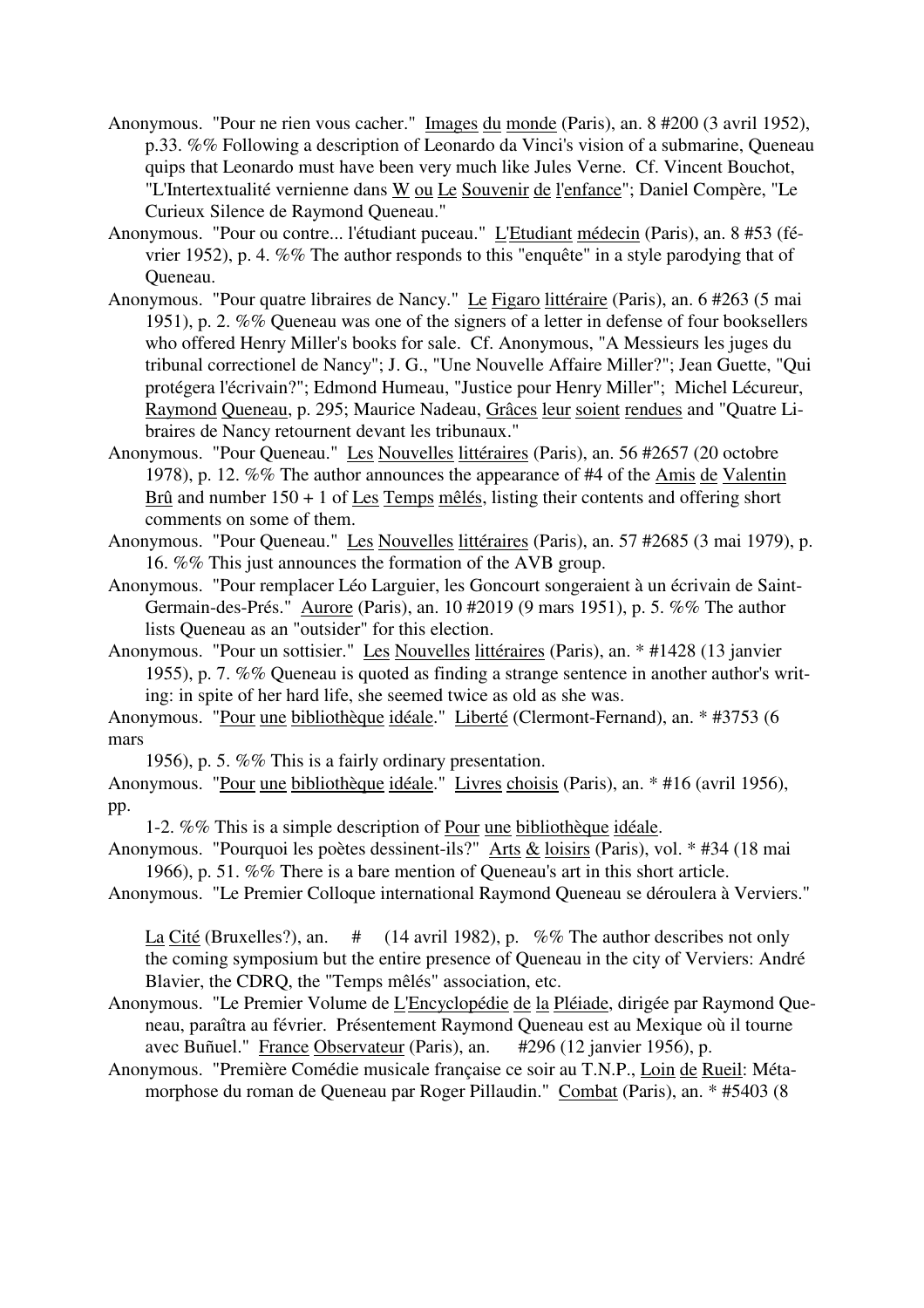novembre 1961), p. 9. %% The author provides a relatively long description of the origin and development of this theater version.

Anonymous. "La Présence d'un barrage de police devant un théâtre est un spectacle sombre, parfaitement inquiétant." Libération (Paris), an. 8 #2397 (24 mai 1952), p. 2. %% The police blocked the entrance to a theater which was presenting Roger Vailland's "Le Colonel Foster plaidera coupable," and there was quite a reaction. This article includes a list of those who protested, among whom is Queneau. Cf. Anonymous, "Airs et chansons du mois littéraire."

Anonymous. Presentation of the Carelman edition of Les Exercices de style. Bulletin de la NRF #185 (décembre 1963), pp. 16-17.

Anonymous. "Prix des critiques." La Gazette des lettres (Paris), an. 5 #91 (25 juin 1949), p. 5.

%% The author says that Queneau was in the running for the prize but lost to Jules Supervielle because Queneau was not yet "une valeur sûre."

Anonymous. "Le Prix des Deux Magots." D'Artagnan (Paris), an. 8 #374 (23 décembre 1933), p. 13. %% The author gives the names of the jury members who chose Queneau's Chiendent as the first prize-winner.

Anonymous. "Le Prix du meilleur roman étranger." L'Aurore (Paris), an. 26 #6971 (27 janvier

- 1967), p. 2. %% In addition to naming the winners of the prize, the author mentions that Queneau was one of the five jury members.
- Anonymous. "Le Prix du Tabou à Sally Mara, auteur fantôme de On est toujours trop bon avec les femmes." Lyon libre (Lyon), an. 5 #1080 (16 mars 1948), p. 2. %% The author describes the novel somewhat but gives the most attention to the choice of the prizewinner.
- Anonymous. "Profession éditeur." Le Monde (Paris), an. 47 #14193 (14 septembre 1990), "Livres - Idées," p. 18. %% The author reviews Maurice Nadeau's Grâces leur soient rendues, mentioning how much he and Queneau resembled each other. And adding the story that they bought new glasses so that people could tell them apart more easily... only to find that they had bought identical new frames.
- Anonymous. "Les Propos de la Ganipote." Les Lettres françaises (Paris), an. \* #797 (5 novembre 1959), p. 4. %% The author just mentions that Queneau had received the Xavier Fornerat prize for Zazie dans le métro.
- Anonymous. "Propos délibérés." Libération (Paris), an. 6 #1721 (22 mars 1950), p. 2. %% The author offers a witty (he thinks) presentation of the "Claire Belon" award to Queneau for Journal intime de Sally Mara.
- Anonymous. Prospectus for Histoire des littératures, vol. II. Bulletin de la NRF #110 (décembre 1956), p. 21. %% This blurb describes the contents of the volume of the Encyclopédie de la Pléiade dedicated to "littératures occidentales."
- Anonymous. "Quai Queneau, Zazie attend..." Le Soir (Bruxelles), an. \* # (26 août 2000), p. 8. %% As part of Brussels' "Festival 2000" (16 mai-12 novembre) there was an exposition showing some major European cities through the eyes of particular authors. Queneau was chosen to reveal Paris by means of a subway station and, of course, Zazie.
- Anonymous. "Que lire dans une île déserte?" L'Express (Paris), vol. \* #243 (28 février 1956), p.10. %% The author does little more than list one or two works each for twelve of the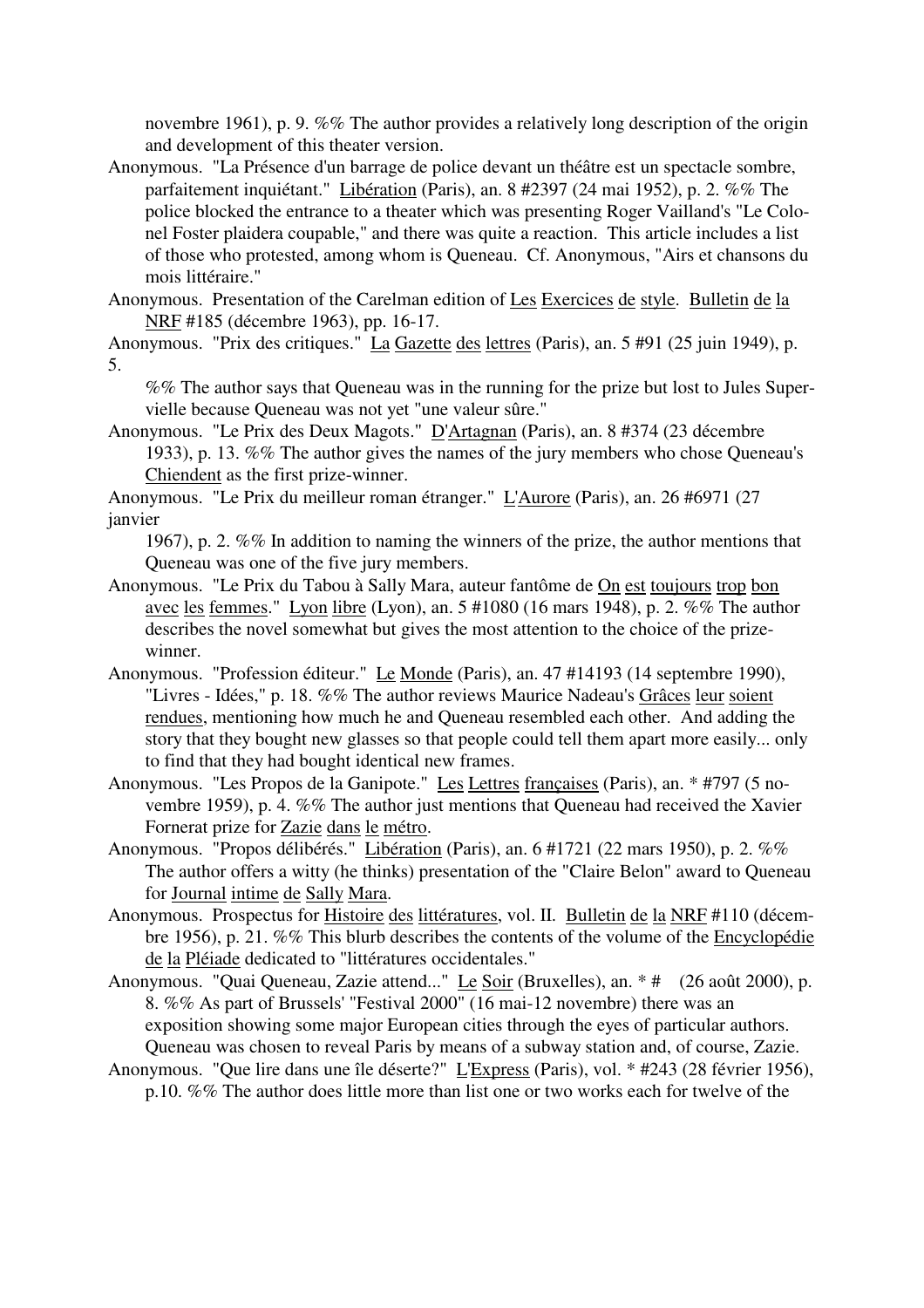men who submitted responses to the Pour une bibliothèque idéale questionnaire.

- Anonymous. "Queneau." Dictionnaire de la littérature française et francophone. Ed. Jacques Demougins. Collection "Références Larousse." Vol. 3. Paris: Larousse, 1987, pp. 1138- 1139. %% This is just a fairly standard entry.
- Anonymous. "Queneau." Il Corriere del giorno (Torino), an. # (31 agosto 1947), p. %% The author looks at Queneau himself rather than at a particular work and sees him as the harbinger of a new literary world.
- Anonymous. "Queneau à Limoges." Le Monde (Paris), an. 44 #13327 (4 décembre 1987), p. 14. %% The author simply indicates that the Queneau colloquium would occur in Limoges on the 16th and 17th of december and that there would be 17 papers offered by international scholars and a musical adaptation of Cent Mille Milliards de poèmes done by Andrew Thomson and Stanley Chapman.
- Anonymous. "Queneau à sa juste place." L'Express (Paris), vol. \* #1381 (26 décembre 1977), p. 65. %% This short piece announces the Beaubourg exposition and mentions the recent republication of Les Derniers Jours and the coming publication of the Pléiade Les Oeuvres of Queneau.
- Anonymous. "Queneau abandonne une épée avant de désarmer le public." Le Figaro (Paris), an. 141 #7215 (8 novembre 1967), p. 25. %% This is on Félix Labisse becoming an academician.
- Anonymous. "Queneau au négatif." Le Figaro littéraire (Paris), an. \* #1046 (5 mai 1966), p. 2. %% The author describes Queneau's whimsical suggestion concerning negation in French in his "Modeste Contribution à l'illustration de la langue française."
- Anonymous. "Queneau au travers de documents rares." Echo du Centre (Limoges), an. 40 #12238 (21 mars 1984), p. 12. %% This article describes a Queneau exposition at the university of Limoges.
- Anonymous. "Queneau, aujourd'hui." Quinzaine littéraire (Paris), vol. \* #439 (1<sup>ier</sup> mai 1985), p. 4. %% This is an announcement of the publication of Mary-Lise Billot and Marc Bruimaud's Queneau aujourd'hui, the "actes" of the 1984 Limoges colloquium.
- Anonymous. "Queneau avoue." Le Nouveau Candide (Paris), an. \* #31 (30 novembre 1961), p. 2. %% Queneau admits that he is the author of Le Journal intime de Sally Mara.
- Anonymous. "Queneau chez ses amis." Temps mêlés #50/52 (septembre 1961), pp. 5-6. Cf. Jean Queval, "Queneau chez ses amis."
- Anonymous. "Queneau dans la Pléiade." Quinzaine littéraire (Paris), vol. \* #543 (16 novembre 1989), p. 4. %% This is a fairly general presentation of the first volume of Queneau's Oeuvres complètes.
- Anonymous. "Queneau dans le calcul." Le Figaro littéraire (Paris), an. 18 #899 (13 juillet 1963), p. 4. %% The author manages to present Bords in a rather unusual way and at some length without actually naming the anthology...
- Anonymous. "Queneau dans le métro." Les Nouvelles littéraires (Paris), an. 56 #2664 (7 décembre 1978), p. 18. %% The author describes a presentation of Eve Griliquez' "Omajakeno" production in the Auber métro station.
- Anonymous. "Queneau défié au judo par un grand prix littérature (sportive)." France-dimanche (Paris), vol. \* #273 (18 novembre 1951), p. 13. %% Georges Magnane, who had received the Prix de littérature sportive, tried to teach judo to Queneau, but Queneau fell sick after two weeks.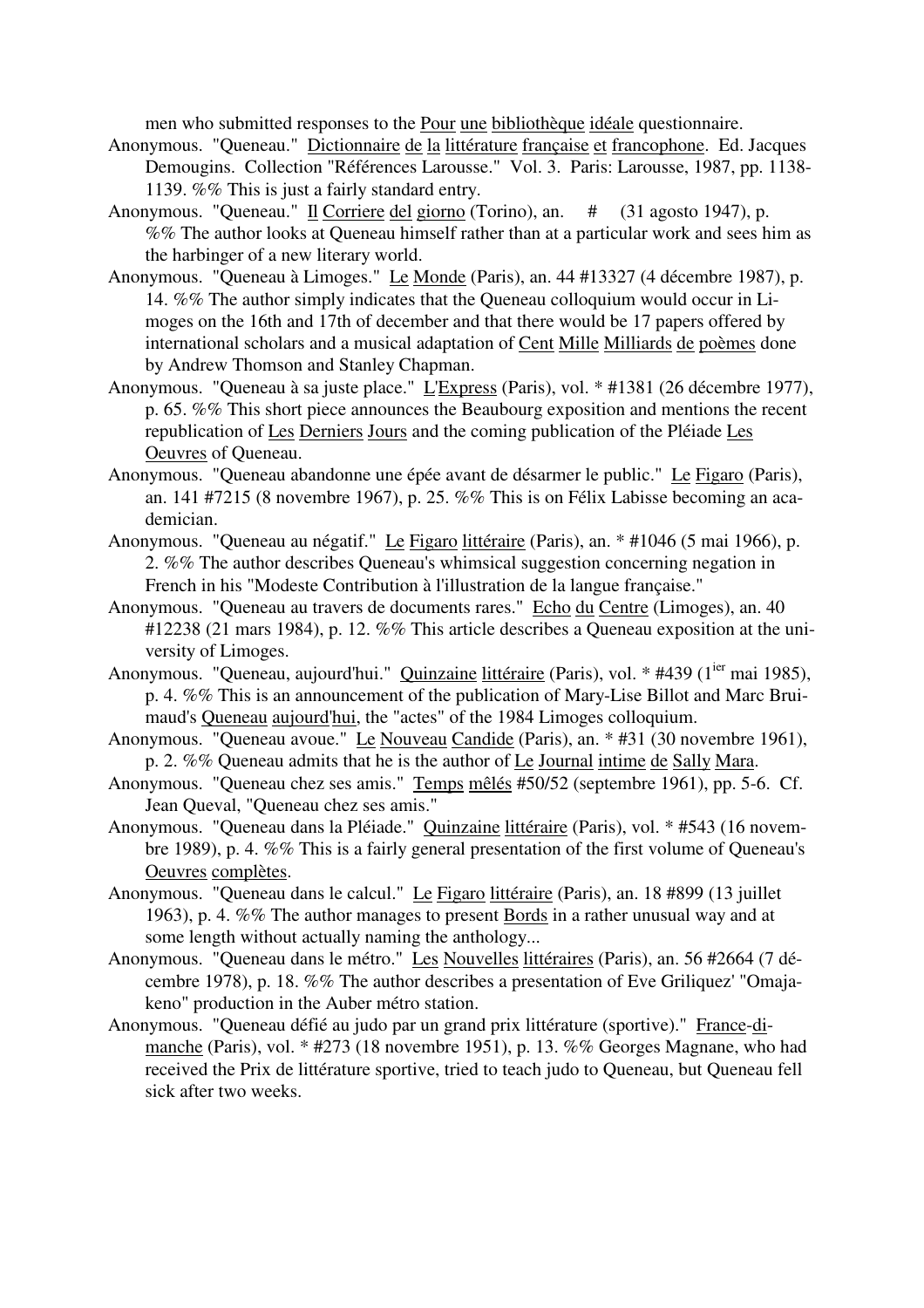- Anonymous. "Queneau e la nuova narrativa francese." Il Garibaldino (Forli), vol. # (18 giugno 1947), p. %% This is a general look at the postwar arts which mentions a forthcoming Gramigna (= Le Chiendent) from the Einaudi publishers.
- Anonymous. "Queneau en 1977." Amis de Valentin Brû #16-17 (septembre 1981), pp. 19-23. %% The author lists various activities relating to Queneau in print, theater, live presentations, etc. This is a reprint from Amis de Valentin Brû #2 (16 octobre 1977).
- Anonymous. "«Queneau et après...» pendant un mois à la bibliothèque Saint-Sever." Libertédimanche (Rouen), an. \* #2158 (30 novembre 1980), p. 4. %% The author resumes a round table discussion on Queneau held at the city library in Rouen in the context of the "Queneau et après..." exhibition.
- Anonymous. "Queneau fabuliste." Nouvel Observateur (Paris), vol. \* #172 (28 février 1968), p. 37. %% This announces the appearance of Battre la campagne without even mentioning the title.
- Anonymous. "Queneau fera chanter le TNP cette saison." Paris-jour (Paris), an. 17 #304 (12 septembre 1960), p. 13. %% The text reads: "La création la plus importante que le Théâtre national populaire annonce pour la nouvelle saison est celle d'une comédie musicale de Raymond Queneau dont le titre provisoire est 'Loin de Rueil.' La musique et les lyrics ont été confiés à Maurice Jarre."
- Anonymous. "Queneau Gouache: Une Exposition à Verviers." Hebdolaine (Verviers), an. #126? (15 septembre 1989), p. 7? %% The author comments on an upcoming display of 35 of Queneau's artworks in Verviers from the 16th through the 30th of september. Cf. Anonymous, "Verviers: Exposition 'Queneau Gouache,' du 16 au 30 septembre"; D. C., "L'Autre Queneau à Verviers."
- Anonymous. "Queneau inconnu. (Les petits pois, suite)." Subsidia 'pataphysica #6 (10 sable 96 EP [vulg. 10 décembre 1969]), p. 52. %% This refers to the article by Michel-Antoine Burnier and Emmanuel d'Astier, published by Burnier under the title "De Zazie à Queneau" and by d'Astier as "Raymond Queneau, l'écriture, mars 1968."
- Anonymous. "Queneau l'encyclopédiste." Paris-match (Paris), vol. \* #350 (24 décembre 1955), p. 25. %% This is a portrait of Queneau as the Encyclopédie de la Pléiade began to appear.
- Anonymous. "Queneau l'explorateur." Le Monde (Paris), an. 42 #12488 (24-25 mars 1985), p. xii. %% This is on the Oulipo, with a strong reference to the ALAMO, a related group.
- Anonymous. "Queneau, le papa de Zazie, invente le distributeur automatique de poèmes." Paris-match (Paris), vol. \* #641 (22 juillet 1961), pp. 10-11. %% This announces and describes Cent Mille Milliards de poèmes but also gives a sort of biography of Queneau.
- Anonymous. "Queneau le pessimiste." Les Nouvelles littéraires (Paris), an. 43 #1956 (25 février 1965), p. 2. %% The title of this brief entry is all that relates to Queneau: the body of the text cites Audiberti from his own Entretiens avec Georges Charbonnier.
- Anonymous. "Queneau «nationalisé»." L'Humanité (Paris), an. \* #10459 (12 avril 1978), p. 9. %% The author presents the exposition at the French Bibliothèque nationale with a fairly high quality commentary.
- Anonymous. "Queneau, pas seulement Zazie." Echo du Centre (Limoges), an. 41 #12222 (2 mars 1984), p. 11. %% The author describes some of the events which took place during the Limoges book fair.
- Anonymous. "Queneau poète." Le Vif (Bruxelles), an.2 #79 (23 août 1984), p. 18. %% The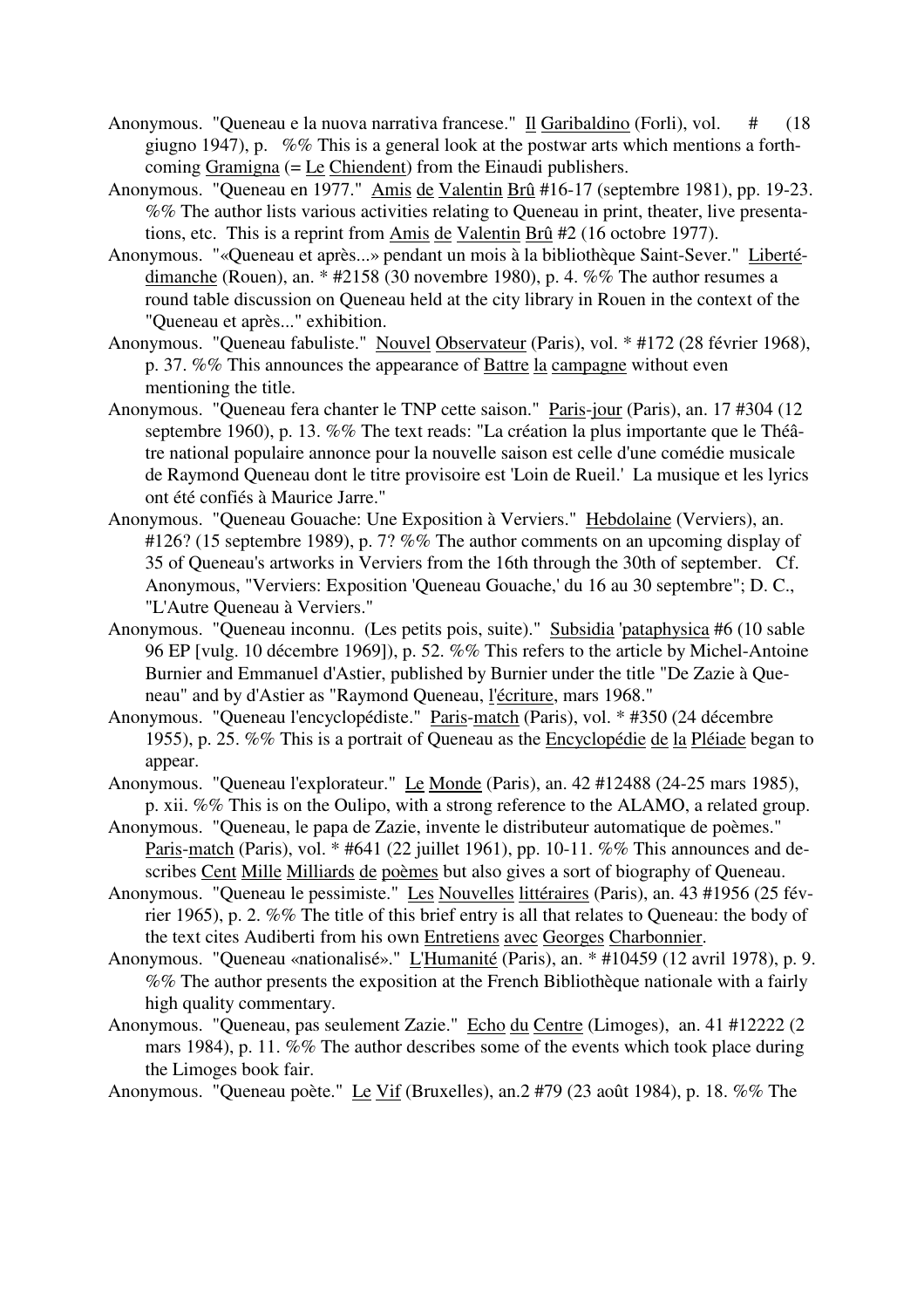author gives a short description of the upcoming second symposium in Verviers.

- Anonymous. "Queneau, poète en points de suspension." Le Figaro (Paris), an. 139 #6351 (29 janvier 1965), p. 8. %% This is a review of Chien à la mandoline in the form of an interview.
- Anonymous. "Queneau Prassinos." Quinzaine littéraire (Paris), vol. \* #432 (16 janvier 1985), p. 4. %% The author points out the publication of their correspondence in Amis de Valentin Brû #28-29 (novembre 1984) and highlights some contents of that issue.
- Anonymous. "Queneau, Raymond." Lexikon der Weltliteratur. Biographisch-bibliographisches Handwörterbuch nach Auctoren und anonymen Werken. Unter Mitarbeit zahlreicher Fachgelehrter herausgegeben von Gero von Wilpert. Band I. Stuttgart: Kröner, 1963, pp. 1089-1090.
- Anonymous. "Queneau, Raymond." Who's Who in France. Twelfth edition, 1975-76. Paris: Editions Jacques Lafitte, 1975, p. 1378. %% Queneau was in every edition between the first one (1953-54) and this one, at the time of his death, without any substantial changes.
- Anonymous. "Queneau, Raymond." Encyclopaedia universalis. Vol. 20. Paris: Encyclopedia universalis, 1976, p. 1597. %% This entry reviews Queneau's life and works up to about 1964 but ignores his surrealist period, his work on films, and other things. On the other hand, the author claims that Queneau had contributed to the Cahiers Bourbaki, which is otherwise undocumented.
- Anonymous. "Queneau, Raymond." Dictionnaire historique, thématique et technique des littératures. Ed. Jacques Demougin. Vol. 2. Paris: Librairie Larousse, 1986, p. 1319. %% This is a fairly general entry but not without value.
- Anonymous. "Queneau, Raymond. Battre la campagne." Bulletin critique du livre français (Paris), vol. 23 #6 (= #270) (juin 1968), p. 480. %% The author of this very brief presentation tries to be analytic.

Anonymous. "Queneau, Raymond. Courir les rues." Bulletin critique du livre français (Paris),

vol. 22 #6 (= #258) (juin 1967), pp. 491-492. %% This presentation is not very profound. Anonymous. "Queneau, Raymond: The Sunday of Life." Choice (Chicago), vol. 14 #8 (october 1977), p. 1067. %% This evaluation of Barbara Wright's translation of Le Dimanche

de la vie goes all over the place but doesn't say much.

Anonymous. "Queneau, Raymond. Zazie dans le métro." French News (New York), vol. \* #6

(fall 1959), p. 26. %% This is just a short descriptive summary of the novel in a publication of the French Cultural Services.

- Anonymous. "Queneau: Un Fonds bien vivant à Verviers." Le Jour (Verviers), an. 94 #164 (14 juillet 1988), p. %% The author points out the value of the city library's holdings and says that there would be no Queneau symposium that year due to the fact that Suzanne Bagoly had taken office too late in the year to organize it. In a sidebar is a description of the "Regards sur Paris avec Queneau" exposition borrowed from the city of Paris and which would be available in the city library from 30 juillet through 4 août (although it was actually the 6th).
- Anonymous. "Queneau, Raymond (1903-1976)." Anthologie des littératures de langue française. Ed. Jean-Pierre de Beaumarchais and Daniel Couty. Vol. 2. Paris: Bordas, 1988, pp. 1115-1121. %% Beyond a brief summary of Queneau's work, this is merely snippets: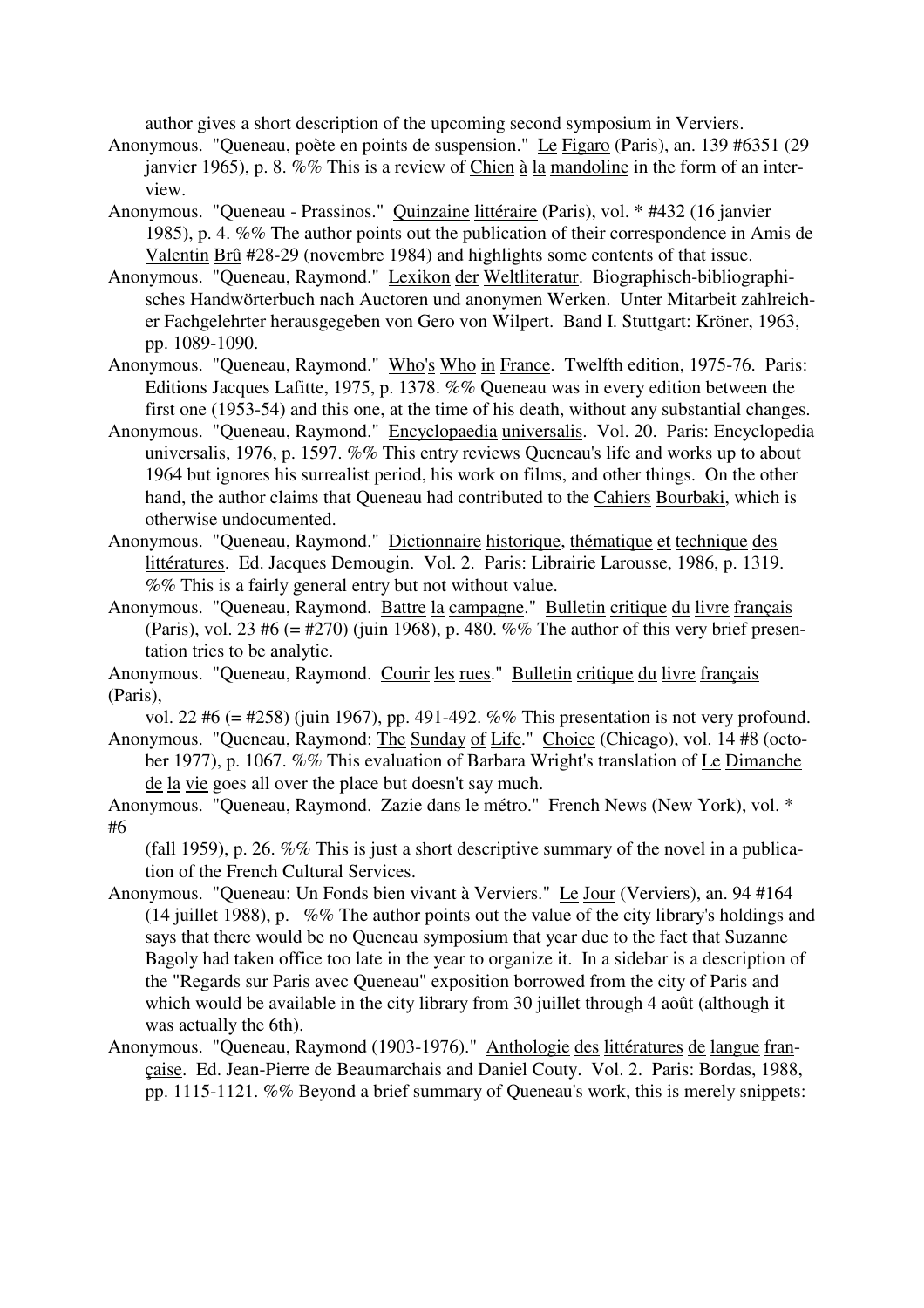Exercices de style: "Récit," "Hésitations," "Noble," and "Sonnet"; Saint-Glinglin: a slice of chapter 1; "L'Instant fatal"; Le Dimanche de la vie: part of chapter 5; and Zazie dans le métro: part of chapter 5.

- Anonymous. "Queneau s'est privé de vacances pour écrire l'histoire d'un couple." L'Aurore (Paris), an. 18 #4648 (20 août 1959), p. 4. %% The author does barely more than announce that Queneau and Jean-Pierre Mocky are working on the scenario for Un Couple.
- Anonymous. "Queneau's Sums." Times Literary Supplement (London), an. 64 #3262 (3 september 1964), p. 821. %% The author of this review of Bords is likely to have been not only a mathematician but a person of broad culture. S/he makes a number of worthwhile points.
- Anonymous. "Queneau sur microsillon." France observateur (Paris), an. 5 #237 (25 novembre 1954), p. 85. %% This says "Pour fêter l'enregistrement par la Société Philips des Exercices de style de Raymond Queneau, Gallimard offrait jeudi dernier un cocktail dans les salons de la rue de l'Université. Yves Robert y assistait, en compagnie des Frères Jacques."
- Anonymous. "Queneau -- swingue." Tageblatt (Luxembourg), an. 88 #231 (5 oktober 2000), p. 17. %% The author describes a concert occurring as part of the Mersch symposium. It was to include a musical interpretation of five of Queneau's "exercices" as well as works by other authors.
- Anonymous. "Qui aurait pu écrire ce texte?" Elle (Neuilly), vol. \* #969 (17 juillet 1964), p. 4. %% The text is actually by Jacques Prévert, but Queneau is listed as one of the possibilities.
- Anonymous. "Raymond Queneau." Biblio (Paris), an. 19 #10 (décembre 1951), p. 14. %% This is a brief presentation of Queneau's life and works soon after his election to the Académie Goncourt.
- Anonymous. "Raymond Queneau." Contemporary Authors (Detroit), vol. 69-72 #\* (1978), p. 484. %% This is just a handbook entry.
- Anonymous. "Raymond Queneau." Contemporary Authors (Detroit), vol. 77-80 #\* (1979), pp. 436-438. %% This is just a handbook entry.
- Anonymous. "Raymond Queneau." Contemporary Literary Criticism (Detroit), vol. 2 #\* (1974), pp. 359-360.
- Anonymous. "Raymond Queneau." Contemporary Literary Criticism (Detroit), vol. 5 #\* (1976), pp. 357-362. %% This is just a handbook entry.
- Anonymous. "Raymond Queneau." Contemporary Literary Criticism (Detroit), vol. 10 #\* (1979), pp. 429-433. %% This is just a handbook entry.
- Anonymous. "Raymond Queneau." Nieuwe Rotterdamse Courant (Rotterdam), an. # (28 april 1978), pp. . %% This seems to be a general review of Queneau.
- Anonymous. "Raymond Queneau." Twentieth Century Authors: First Supplement. Ed. Stanley J.Kuntz. New York: The H. W. Wilson Company, 1955, pp. 805-806. %% This is just a handbook entry.
- Anonymous. "Raymond Queneau (30 104)." Organographes du cymbalum pataphysicum #5 (28 sable 104 [= 28 décembre 1976]), pp. 84-85. %% This is basically an obituary with 'pataphysical references. The "(30-104)" gives the years of Queneau's birth and death in the 'pataphysical calendar.

Anonymous. "Raymond Queneau: A Hard Winter." Times Literary Supplement (London), an.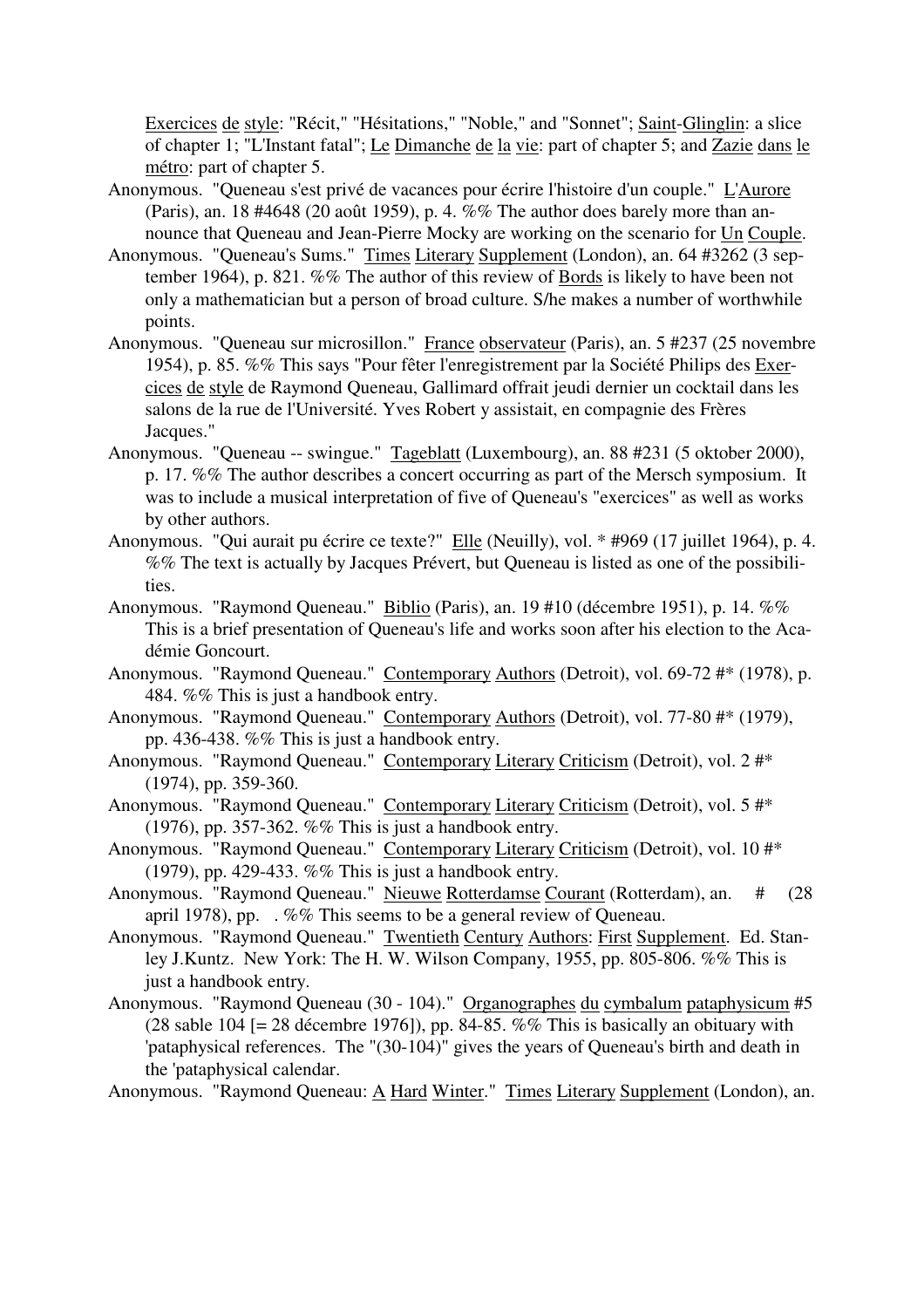47#2418 (5 june 1948), p. 313. %% This review of Betty Askwith's translation of Un Rude Hiver gives some idea of the plot but not much of the meaning of the novel.

- Anonymous. "Raymond Queneau... à l'Académie Goncourt." Le Petit Marocain / Le Progrès marocain (Casablanca), an. 39 #10278 (13 mars 1951), p. 4. %% The author announces and describes the election.
- Anonymous. "Raymond Queneau à l'affiche." Tageblatt (Luxembourg), an. 88 #231 (5 oktober 2000), p. 17. %% This is barely more than a description of the Paul Souffrin "Queneau à l'affiche" exposition.

Anonymous. "Raymond Queneau à l'honneur." Les Lettres françaises (Paris), an. \* #820 (14 avril 1960), p. 3. %% The author just briefly announces the Décade de Cerisy-la-Salle.

- Anonymous. "Raymond Queneau a tué son traducteur." Samedi-soir (Paris), an. \* #244 (4 mars 1950), p. 3. %% This author must have been one of the first to assert in print that Queneau was the real author of the Sally Mara works.
- Anonymous. "Raymond Queneau au C.N.E." Les Lettres françaises (Paris), vol. 11 #357 (5 avril 1951), p. 5. %% The author describes a meeting of the CNE at which various people acclaim Queneau's election to the Académie Goncourt.
- Anonymous. "Raymond Queneau avait 73 ans." La Cité (Bruxelles), an. 26 #251 (26 octobre 1976), p. 1. %% A fairly standard obituary.
- Anonymous. "Raymond Queneau: Bâtons, chiffres et lettres." Bulletin de la NRF #40 (octobre

1950), pp. 8-9. %% The author describes some of the concerns which he believes that Queneau had in writing these essays.

Anonymous. "Raymond Queneau: Bâtons, chiffres et lettres." Bulletin de la NRF #199 (mars 1965), p. 11. %% "Le néo-français, l'art du roman, les pictogrammes sont les principaux sujets autour desquels sont groupés les articles et essais réunis dans ce volume; le plus ancien remonte à 1928, le plus récent (1964) expose l'état actuel de la littérature potentielle."

Anonymous. "Raymond Queneau. Bords." Diagrammes (Monte Carlo), vol. \* #81 (novembre

1963), p. 95. %% The author has a light but inviting look at Bords.

- Anonymous. "Raymond Queneau chez les Dix." Rivarol (Paris), vol. \* #9 (15 mars 1951), p. 5. %% The author announces Queneau's election to the Académie Goncourt and gives a nice review of his work.
- Anonymous. "Raymond Queneau chez les jeunes poètes." Lettres françaises (Paris), vol. 11 #360 (26 avril 1951), p. 5. %% Queneau discusses his ideas on poetry, especially in regard to the Petite Cosmogonie portative.
- Anonymous. "Raymond Queneau: Contes et propos." Bulletin de la NRF #310 (novembredécembre 1981), p. 5. %% This consists of three paragraphs supposedly from Michel Leiris's preface to the work; only one sentence and certain expressions in these paragraphs actually appear there.
- Anonymous. "Raymond Queneau: Courir les rues." Bulletin de la NRF #219 (février 1967), pp. 4-5. %% "Ceci n'est pas un recueil de poèmes, mais le récit d'allées et venus dans un Paris qui n'est ni le 'Paris mystérieux' ni le 'Paris inconnu' des spécialistes. Il n'y est question que de petits faits quotidiens, des pigeons, du nom des rues, de touristes égarés: une sorte de promenade idéales dans un Paris qui ne l'est pas, une promenade qui commen-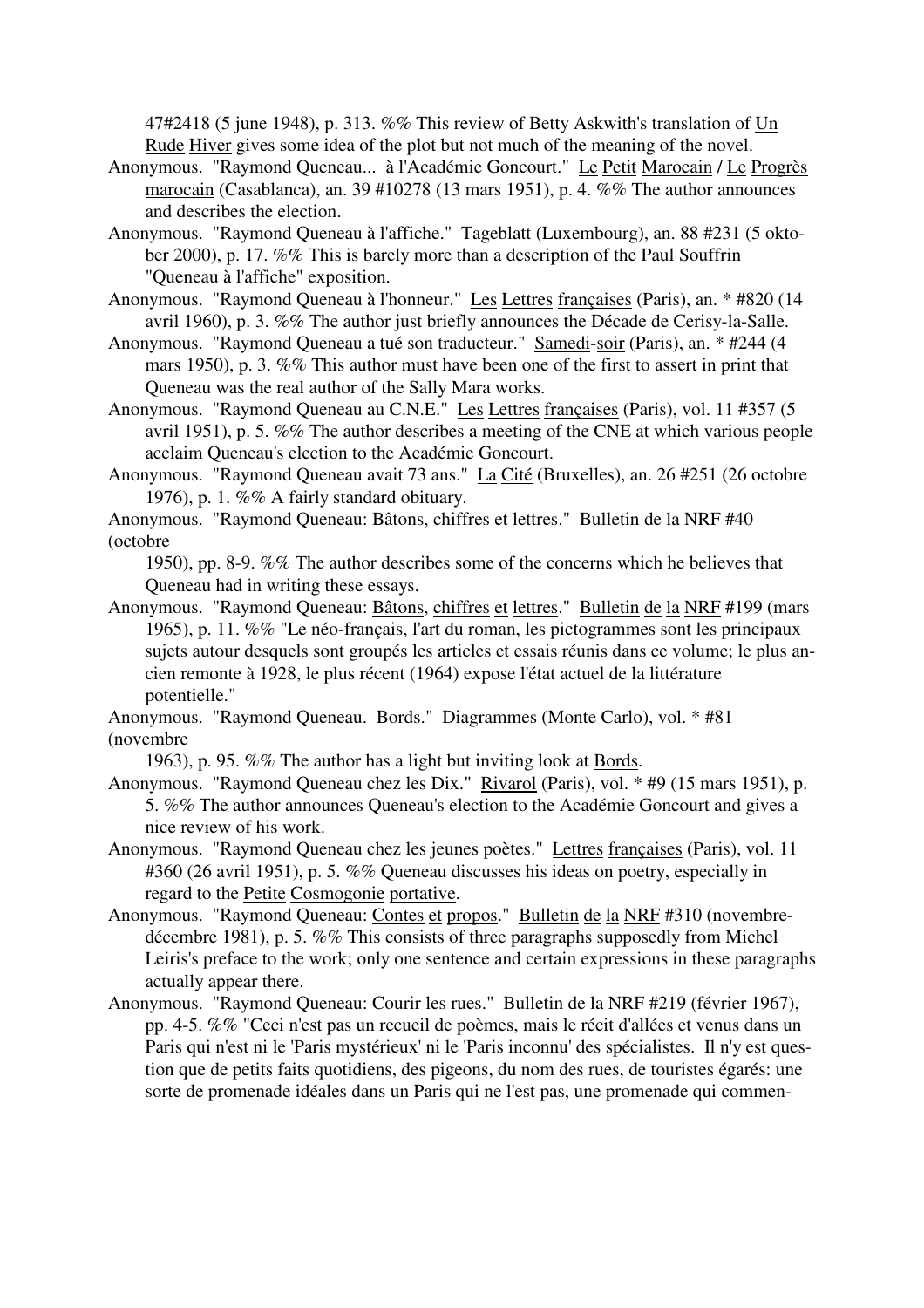cerait à la Pentecôte et finirait à la Toussaint avec les feuilles mortes. L'auteur n'a eu d'autre prétention que d'imiter les grands maîtres: Horace, Martial, Boileau; et, en cette seconde moitié du XX<sup>e</sup> siècle, de moudre encore une fois, sur son orgue personnel, quelques thèmes classiques."

- Anonymous. "Raymond Queneau, de l'Académie..." L'Humanité (Paris), an. \* #4051 (12 septembre 1957), p. 2. %% This states simply that "Raymond Queneau, de l'Académie Goncourt, préside la section française qui participe au quinzième congrès de la science-fiction ouvert dimanche à Londres et qui terminera ses travaux le 15 septembre."
- Anonymous. "Raymond Queneau de l'Académie Goncourt." Gazette des lettres (Paris), an. 7 #7 (15 avril 1951), p. 30. %% The author summarizes Queneau's life and attitude soon after his election to the Académie.
- Anonymous. "Raymond Queneau: Défense et illustration de l'Oulipo." Le Figaro littéraire (Paris), an. 19 #929 (6 février 1964), p. 2. %% Queneau had given a conference on the Oulipo at the Institut Henri Poincaré, and the author reports on it with descriptions of oulipian procedures which are now typical:  $S + 7$ , lipograms, reducing a poem to the last syllables of each line, etc. Cf. André Blavier, ed., Raymond Queneau à la Décade du foyer culturel international de Cerisy-la-salle.
- Anonymous. "Raymond Queneau: Des Chiffres et ...des lettres." Echo du Centre (Limoges), an. 41 #12224 (5 mars 1984), p. 11. %% The author just lists the names of a number of the presentations at the 1984 Limoges colloquium and adds a line of clarification to each.
- Anonymous. "Raymond Queneau dixième 'couvert' à l'Académie Goncourt." Libération (Paris), an. 7 #2025 (13 mars 1951), p. 2. %% The author is fairly witty in announcing Queneau's election and presenting his background.
- Anonymous. "Raymond Queneau écrit 'La Croqueuse de diamants'." Combat (Paris), an. 9 #1780 (25 mars 1950), p. 2. %% This author writes on this ballet and Queneau's part in it as he prepares to leave for the US.
- Anonymous. "Raymond Queneau entre à l'Académie Goncourt." La Nation belge (Bruxelles), an. 34 #73 (14 mars 1951), p. 8. %% This is just a standard sort of presentation.
- Anonymous. "Raymond Queneau entre au T.N.P. avec une comédie musicale." Paris-presse (Paris), an. \* #4909 (22 septembre 1960), p. 12. %% This is an early announcement of the TNP production of Loin de Rueil.
- Anonymous. "Raymond Queneau: Entretiens avec Georges Charbonnier." Bulletin de la NRF #175 (décembre 1962), p. 9. %% This presentation centers on Queneau's questions about language.
- Anonymous. "Raymond Queneau est mort..." Silex (Grenoble), vol. \* #2 (janvier 1977), p. 3. %% This is a rather heartfelt obituary; it is possible that Alain Calame wrote it.
- Anonymous. "Raymond Queneau est-il double?" Arts & loisirs (Paris), vol. \* #22 (23 février 1966), p. 12. %% This announcement of the 1966 Arc issue consecrated to Queneau barely lists the authors concerned.
- Anonymous. "Raymond Queneau et Boris Vian composent secrètement un opéra révolutionnaire." Paris-Presse (Paris), an. \* #\* (17-18 mai 1953), p. 4. %% Pauline Carton had suggested to musicians Varel and Bailly that they make an opera out of Le Dimanche de la vie, according to this story, and they like the idea. Queneau and Vian were also interest-ed, and they wanted Bourvil to play the lead.

Anonymous. "Raymond Queneau et les autres à la 'Fête du livre'." Echo du Centre (Limoges),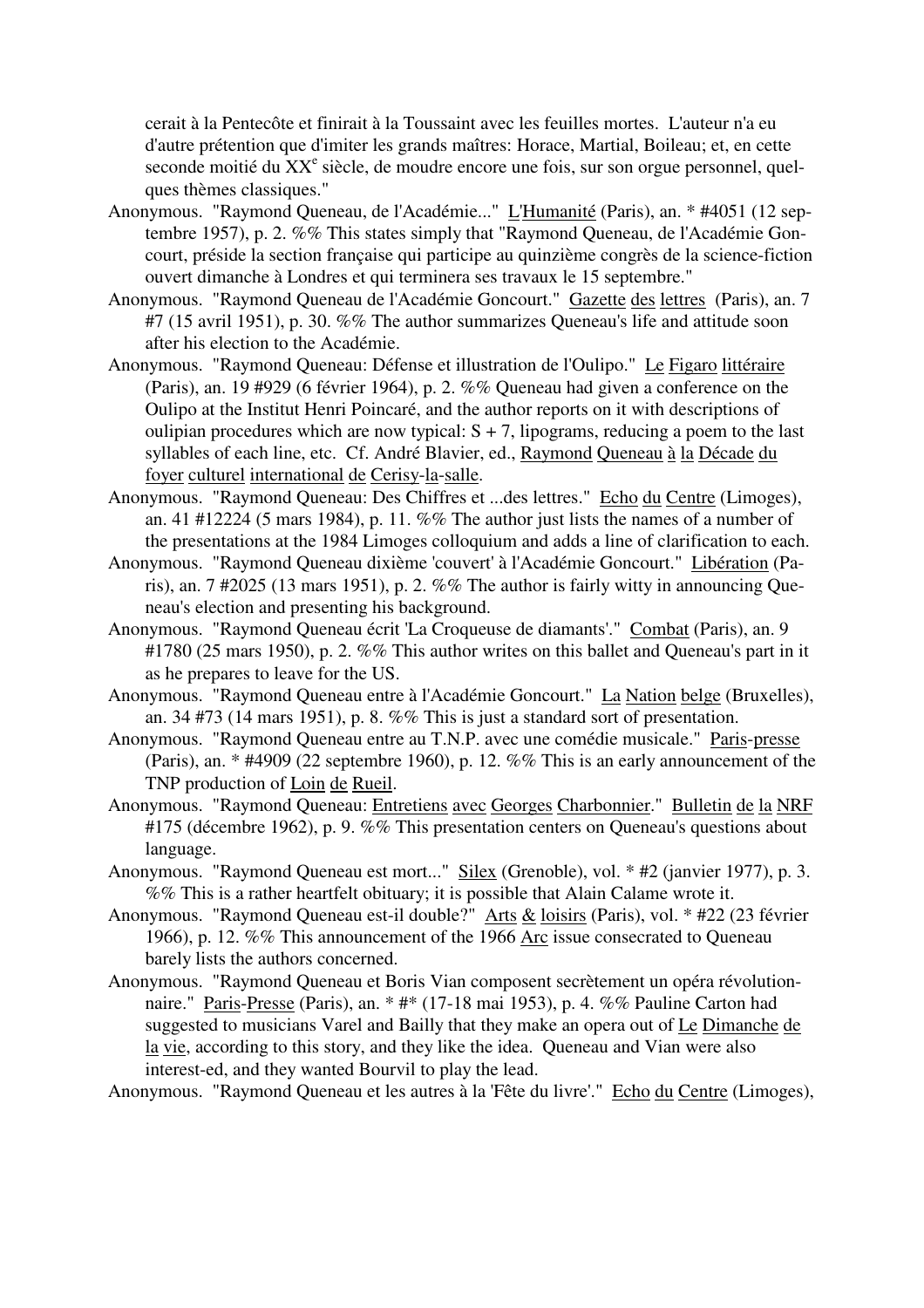an. 41 #12198 (3 février 1984), p. 9. %% This presentation of the coming Limoges book fair has a few words about the Queneau symposium which accompanied it.

Anonymous. "Raymond Queneau et les langages." Quinzaine littéraire (Paris), vol. \* #641 (16

février 1994), p. 4. %% The author provides a citation from André Blavier as a review of Temps mêlés #150 + 57-60 (automne), the "actes" of the 1992 Thionville Colloquium.

Anonymous. "Raymond Queneau et les spectacles." Tageblatt (Luxembourg), an. 88 #229 (3 oktober 2000), p. 17. %% The author announces and describes the upcoming symposium in Mersch, as well as Paul Souffrin's exposition at the national library of Luxembourg.

- Anonymous. "Raymond Queneau et les spectacles." Lëtzebuerger Journal (Luxembourg), an. 53 #193 (5 oktober 2000), p. 26. %% The author gives a fairly comprehensive description of the Mersch symposium, mentioning that Robert Kayser would demonstrate his Cent Mille Milliards de poèmes machine.
- Anonymous. "Raymond Queneau et Simone Dubreuilh, grands prix de l'humour noir." Libération (Paris), an. 16 #4714 (2 novembre 1959), p. 2. %% The author does little more than state what the title indicates and explain it somewhat.
- Anonymous. "Raymond Queneau: Exercices de style." Bulletin de la NRF #184 (novembre 1963), pp. 26-27. %% The author introduces Carelman's edition and gives the technical parameters of this new edition.
- Anonymous. "Raymond Queneau: Fendre les flots." Bulletin de la NRF #237 (mai-juin? 1969), p. 19. %% This would seem to be the "prière d'insérer" for this work.
- Anonymous. "Raymond Queneau, French Novelist and Literary Figure, Is Dead at 73." New York Times (New York), vol. 126 #43375 (26 october 1976), p. 42. %% This obituary is not only inaccurate but the judgements are also far off the point.
- Anonymous. "Raymond Queneau, Jean Rostand, David Rousset, Gabriel Marcel s'associent à notre appel pour Mac Gee." Combat (Paris), an. 10 #2104 (9 avril 1951), p. 1. %% Queneau joins a protest against the execution of Willie McGee (not Mac Gee), an Afro-American. Cf. Anonymous, "L'Affaire McGee soulève en France une vague d'indignation"; Michel Lécureur, Raymond Queneau, pp. 296-297.
- Anonymous. "Raymond Queneau: Journal 1939-1940, suivi de 'Philosophes et voyous'." Bulletin de la NRF #346 (avril 1986), p. 6. %% The author situates Queneau at the time he wrote this part of his diary and indicates some of his interests and concerns at that time.
- Anonymous. "Raymond Queneau jugé par Criticus." Aux Ecoutes (Paris), an. 33 #1391 (16 mars 1951), p. 20. %% This is primarily an excerpt from the end of Criticus's "Raymond Queneau."
- Anonymous. "Raymond Queneau, l'homme orchestre." France-univers (Paris), an. \* #5 (avril 1951), p. 40. %% This is a very general summary of Queneau's life and work on the occasion of his election to the Académie Goncourt.
- Anonymous. "Raymond Queneau: L'Instant fatal précédé de Les Ziaux." Bulletin de la NRF #215 (octobre 1966), pp. 11-12. %% This is an extract from Olivier de Magny's preface.
- Anonymous. "Raymond Queneau lauré." Le Figaro littéraire (Paris), an. 6 #251(10 février 1951), pp. 1 and 7. %% Page one has a photo of Queneau being crowned; the section on p. 7 is entitled "Voulez-vous jouer aux épigrammes?" and provides other epigrams submitted to the contest. Cf. Henri Goutier, "On ne peut contenter..." Queneau's epigram appears under Queneau, "Voulez-vous jouer aux épigrammes?"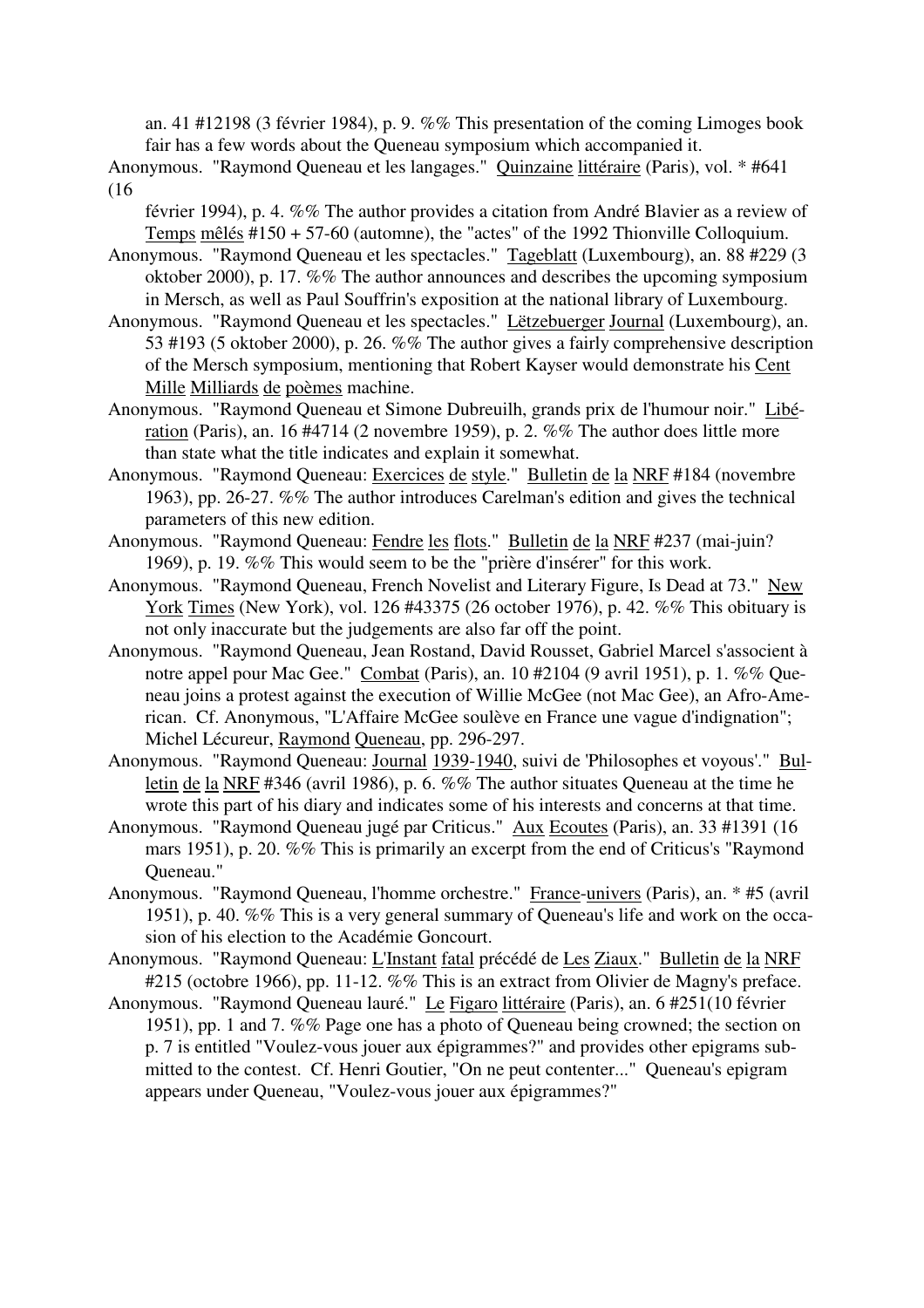Anonymous. "Raymond Queneau: Le Chien à la mandoline." Bulletin de la NRF #197 (janvier

1965), p. 5. %% This could be the "prière d'insérer."

Anonymous. "Raymond Queneau le dernier des encyclopédistes." Eure Inter (Evreux), vol. \* #387 (10 février 1983), p. 13. %% This is a general presentation of Queneau preceding the Evreux exposition.

Anonymous. "Raymond Queneau: Le Dimanche de la vie." Bulletin de la NRF #55 (février 1952), p. 5. %% This is at root the "prière d'insérer" for this novel.

Anonymous. "Raymond Queneau le polymorphe." Lu (Paris), vol. \* #29 (novembre 1986), p. 72. %% This is the announcement of a Queneau exposition in Nîmes: "dessins, gouaches, et livres." Cf. Christine Lamothe, "Hommage à Raymond Queneau."

Anonymous. "Raymond Queneau, le 27ième auteur de l'alphabet." Opéra (Paris), an. 8 #296 (14

mars 1951), p. 3. %% The author presents the new member of the Goncourt Academy fairly nicely.

Anonymous. "Raymond Queneau: Le Vol d'Icare." Bulletin de la NRF #234 (octobre-décembre 1968), p. 6.  $%$ 

Anonymous. "Raymond Queneau. Le Vol d'Icare." Libre Belgique (Bruxelles), an. 85 #355 (20 décembre 1968), p. 7. %% This review only hits the high points and doesn't really say much.

- Anonymous. "Raymond Queneau: Le Voyage en Grèce." Bulletin de la NRF #252 (mars 1973), pp. 7-8. %% "Ce recueil réunit des articles parus entre 1930 et 1940 dans des revues dont quelques-unes sont oubliées ou introuvables. Il s'organise autour d'un voyage fait en Grèce en 1932. L'accent n'est pas ici porté sur le langage comme dans Bâtons, chiffres et lettres, mais sur l'existence même de la littérature. En appendice, 'Errata' revient sur la première de ces questions."
- Anonymous. "Raymond Queneau: Les Derniers Jours." Bulletin de la NRF #278 (novembredécembre 1977), p. 4. %% The author describes the general lines of the plot.
- Anonymous. "Raymond Queneau: Les Fleurs bleues." Bulletin de la NRF #207 (décembre 1965), pp. 21-22. %% This is barely more than the description of the plot.
- Anonymous. "Raymond Queneau inédit." La Quinzaine littéraire (Paris), vol. \* #347 (19 mai 1981), p. 4. %% The author says that in two recent issues of Les Temps mêlés (#150 + 9 [octobre 1980] and  $\#150 + 10$  [décembre 1980]) two previously unpublished Queneau works appeared, "Le Rêve au cinéma" and "Le Symbolisme du soleil."
- Anonymous. "Raymond Queneau: Morale élémentaire." Bulletin de la NRF #266 (novembredécembre 1975), pp. 6-7. %% "Les poèmes composent la première partie de ce recueil représentent une forme régulière d'un genre nouveau. A la dernière partie s'applique particulièrement le titre; 'élémentaire' doit être compris naturellement comme concernant les éléments, c'est-à-dire la terre, l'eau, l'air, le feu, et l'éther."
- Anonymous. "Raymond Queneau (nouvel académicien Goncourt) raconte sa vie en six photos." Images du monde (Paris), an. 7 #146 (22 mars 1951), pp. 6-7. %% The author is flashy and trivial.
- Anonymous. "Raymond Queneau: Odile." Bulletin de la NRF #37 (juillet 1950), p. 4. %% The author describes the general idea of this novel and cites a passage on surrealism from Queneau's "Conversation avec Georges Ribemont-Dessaignes."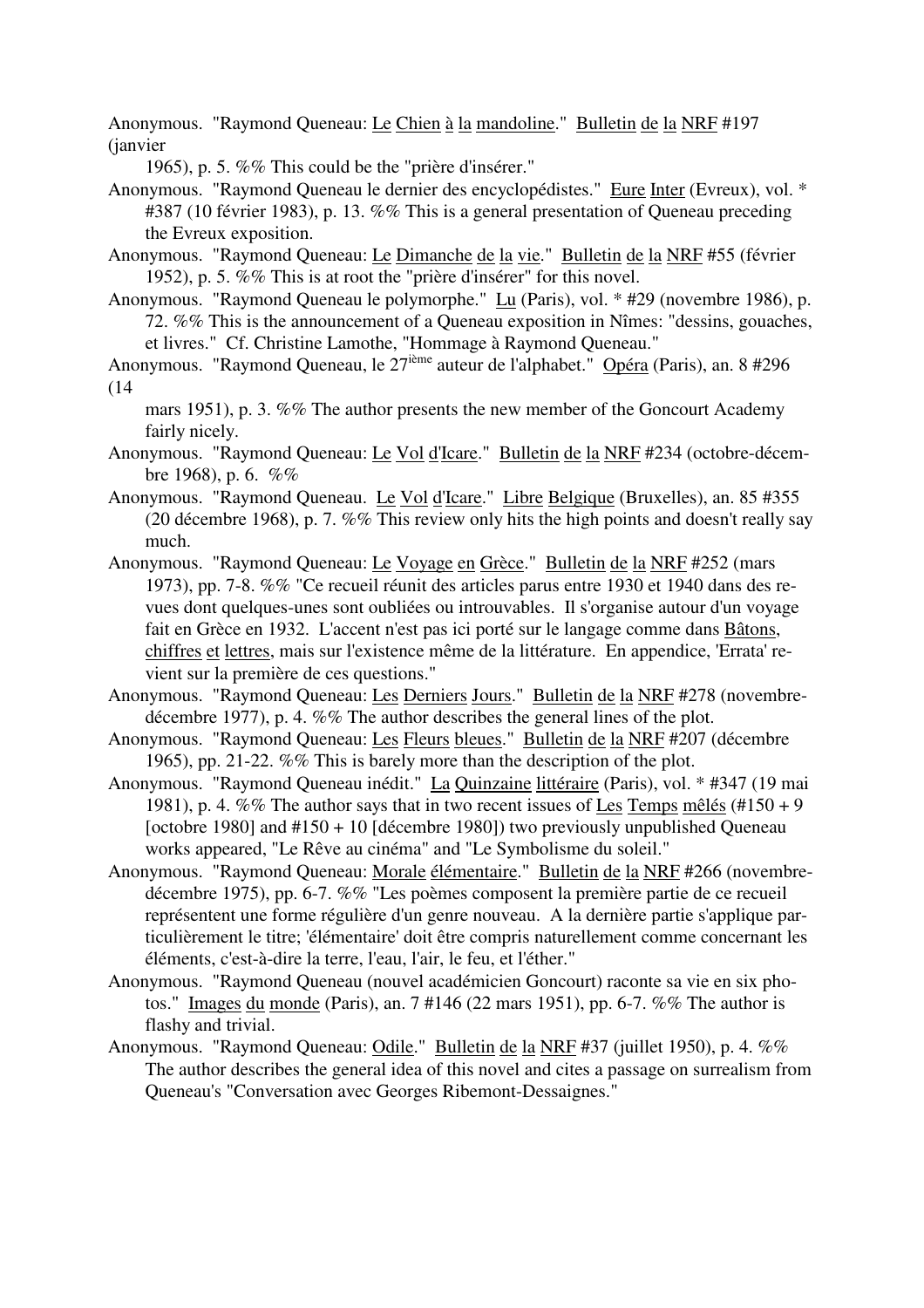Anonymous. "Raymond Queneau: Oeuvres complètes, vol. I." Bulletin de la NRF #372 (octobre 1989), pp. 23-24. %% This in-house description is fairly well written and looks at the many aspects of the work and of Queneau's practice of poetry.

Anonymous. "Raymond Queneau promène Aïda dans les bois de Valescure." Nice-matin (Nice), an. 20 #6380 (29 avril 1965), p. 1. %% The author just says that Queneau was attending a meeting near Nice to choose the winners of the Prix Fomentor and the Prix international de littérature. Cf. Anonymous, (No title), Nice-matin (29 avril 1965); Michèle Manceaux, "Qu'est-ce qui fait courir les écrivains?"

Anonymous. "Raymond Queneau propose la panoplie du poète bricoleur." Express (Paris), an.

- 9 #524 (29 juin 1961), p. 33. %% This gives just the basic idea of the Cent Mille Milliards de poèmes plus an example of possible choices.
- Anonymous. "Raymond Queneau: Que me conseillez-vous?" Jours de France (Paris), vol. \* # 241 (27 juin 1959), p. 64. %% Queneau writes some stupid phonetic words on a restaurant "nappe."
- Anonymous. "Raymond Queneau, qui n'avait rien..." Arts (Paris), vol. \* #705 (7 janvier 1959), p. 1. %% This announces the coming publication of Zazie dans le métro.
- Anonymous. "Raymond Queneau qui refuse 1190 manuscrits par an a débuté à 13 ans dans la littérature et le canular." Samedi-soir (Paris), vol. \* #136 (14 février 1948), p. 2. %% There are some interesting biographical notes in this rather general review of Queneau's work up to this date. Cf. Michel Lécureur, Raymond Queneau, pp. 77-78.
- Anonymous. "Raymond Queneau réinvente l'arithmétique." Paris-presse (Paris), an. \* #\* (21 février 1952), p. 6. %% The author describes "Arithmétique" in some detail.
- Anonymous. "Raymond Queneau revisité." Le Monde (Paris), an. 54 #16609 (21 juin 1998), "Télévision, Radio, Multimédia"), p. 27. %% This article describes 20 10-minute radio programs on Queneau's poetry broadcast in various locations in France in july and august of 1998. Juliette Gréco and Jacques Carel read some of Queneau's poetry, and a 1949 interview with André Gillois was included. Cf. Catarina Mercuri, "La Saison des amours."
- Anonymous. "Raymond Queneau: Si tu t'imagines." Bulletin de la NRF #55 (février 1952), p. 1. %% The author describes the elements that compose this volume and comments on Queneau's style.
- Anonymous. "Raymond Queneau: "Si tu t'incrimines." Le Canard enchaîné (Paris), an. 34 #1667 (1<sup>ier</sup> octobre 1952), p. 3. %% This is just a pastiche of Queneau's poem, possibly by Roland Bacri.
- Anonymous. "Raymond Queneau succédera à Léo Larguier chez les Goncourt." Franc-tireur (Paris), an. 11 #2060 (13 mars 1951), p. 2. %% This announcement of Queneau's election to the Académie Goncourt has nothing that is particularly interesting.
- Anonymous. "Raymond Queneau. Textes du cinéma." Amis de Valentin Brû #10-11 (février 1980), pp. 49-58. %% This is the text of Queneau's Arithmétique. This issue was co-produced with the Maison de la Culture André Malraux (Reims).
- Anonymous. "Raymond Queneau titreur." Ce Matin (Paris), an. 10 #2229 (24 octobre 1951), p. 1. %% Queneau announces his forthcoming Le Dimanche de la vie.
- Anonymous. "Raymond Queneau très ému assiste à sa consécration au Havre." Le Havrepresse (Le Havre), an. \* #7310 (5 février 1973), p. 1. %% This is little more than an an-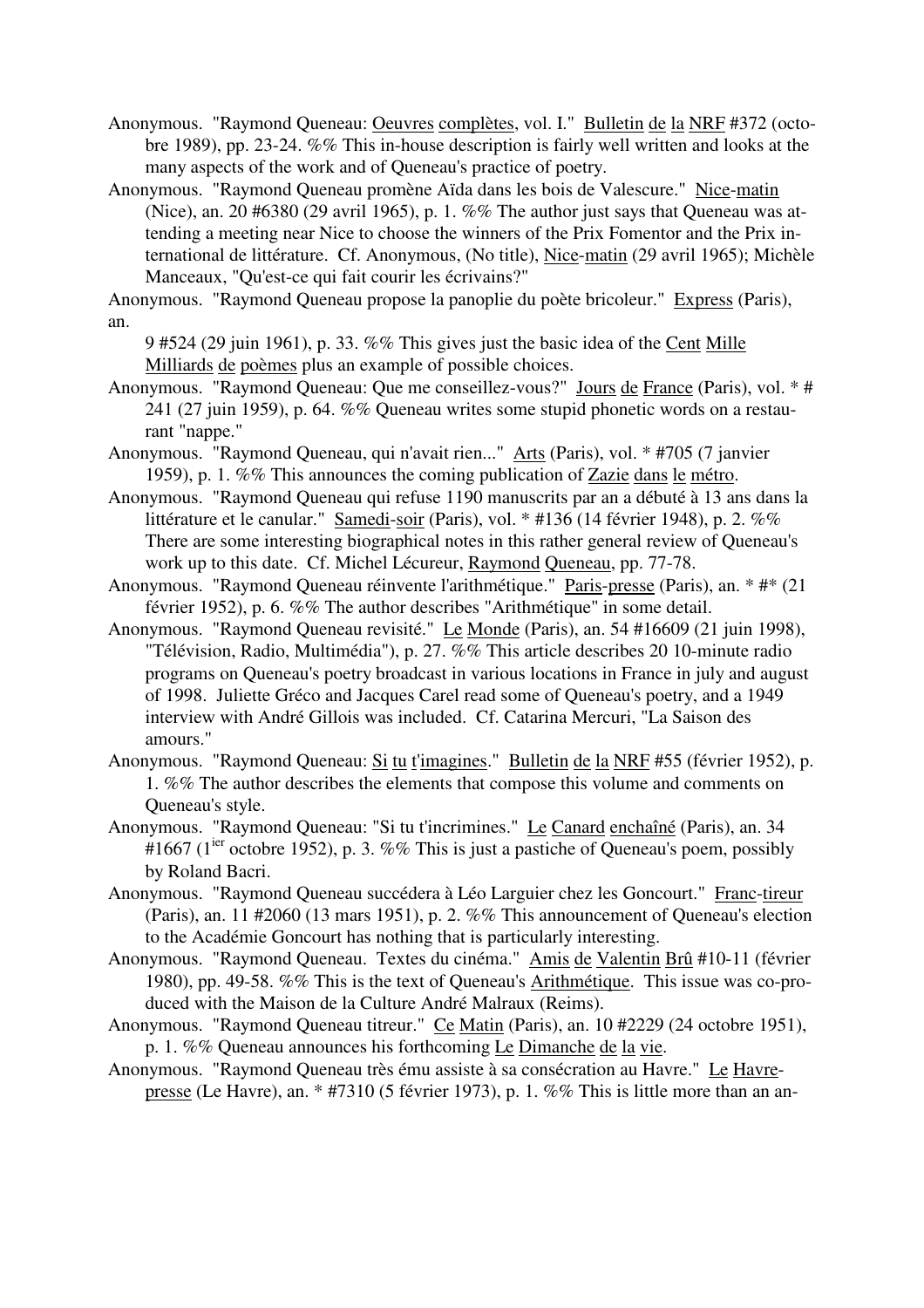nouncement of the opening of the Le Havre exposition and a picture of Queneau and others examining one of the exhibits.

- Anonymous. "Raymond Queneau: Une Histoire modèle." Bulletin de la NRF #210 (mars 1966), p. 6. %% These few paragraphs concentrate on Queneau's own description of the origin and the completion of this small work.
- Anonymous. "Raymond Queneau: Zazie dans le métro." Bulletin de la NRF #216 (novembre 1966), p. 18. %% These paragraphs present the Carelman version.
- Anonymous. "Raymond Queneau. Zazie dans le métro." La Libre Belgique

(Bruxelles/Liège),

an. 76 #50 (19 février 1959), p. 10. %% The author has only the most superficial acquaintance with Queneau's novel and is erroneous in fact and in judgement.

Anonymous. "Raymond Queneau: Zazie in der Metro." Der Spiegel (Hamburg), an. 14 #46 (9 november 1960), pp. 78-79. %% CR of Eugen Helmlé's German translation

Anonymous. "Reading Recommended by the Book Committee." The Key Reporter (Washing-

ton, DC), vol. 53 #1 (autumn 1987), p. 8. %% This is an organ of Phi Beta Kappa, and the Book Committee briefly recommends Barbara Wright's translation of The Blue Flowers.

- Anonymous. "Réceptions, congratulations." France observateur (Paris), an. 7 #302 (23 février 1956), p. 12. %% The author (briefly) describes the presentation of L'Encyclopédie de la Pléiade to the press.
- Anonymous. "La Réforme de l'orthographe." Aux Ecoutes (Paris), an. 34 #1458 (4 juillet 1952), p. 23. %% There was apparently a question in the air about reforming French spelling, even to the point that there would be a formal project submitted to the Conseil supérieur de l'Education nationale. The article states that "Raymond Queneau (de l'Académie Goncourt) a dit, à propos de ce projet: «Il me paraît trop modeste. C'est tout juste une demi mesure. Il faut, à la langue, infuser un sang nouveau!»"
- Anonymous. "La Réforme de l'orthographe." La Wallonie (Liège), an. 33 # numéro spécial (21 août 1952), p. 3. %% The author notes the "plan Beslais," a project to reform French spelling, and does a bit more than note Queneau's stance on the question, but half of the article is a long citation of the position held by the "Conseil supérieur de l'éducation nationale."
- Anonymous. "Remonkeno." La Presse "Magazine" (Paris), an. 16 #784 (14 novembre 1960), p. 4. %% This is just a summary of Queneau's life and work, written in a popular manner.
- Anonymous. "Rémonkenocemékonu -- Une Conférence exemplaire de G.-E. Clancier aux J.L.F." Le Courrier picard (Amiens), an. #3-4 ( 1962), p.
- Anonymous. "Rencontre franco-belge." Observateur politique, économique et littéraire (Paris), an. 4 #160 (4 juin 1953), p. 20. %% The text simply reads "Aujourd'hui 4 juin, à la Brasserie Lipp, ce seront de jeunes écrivains belges et français qui fraterniseront sous le regard complice et présidentiel de Raymond Queneau."
- Anonymous. "Des Rencontres, des échos." Echo du Centre (Limoges), an. 41 #12225 (6 mars 1984), pp. 1 and 9. %% The author has a few words for a public reading of certain unnamed Queneau texts.
- Anonymous. "Le Rendez-vous manqué." Les Nouvelles littéraires (Paris), an. \* #1702 (14 avril 1960), p. 9. %% This is a "bon mot" of Queneau concerning an appointment with him which someone missed.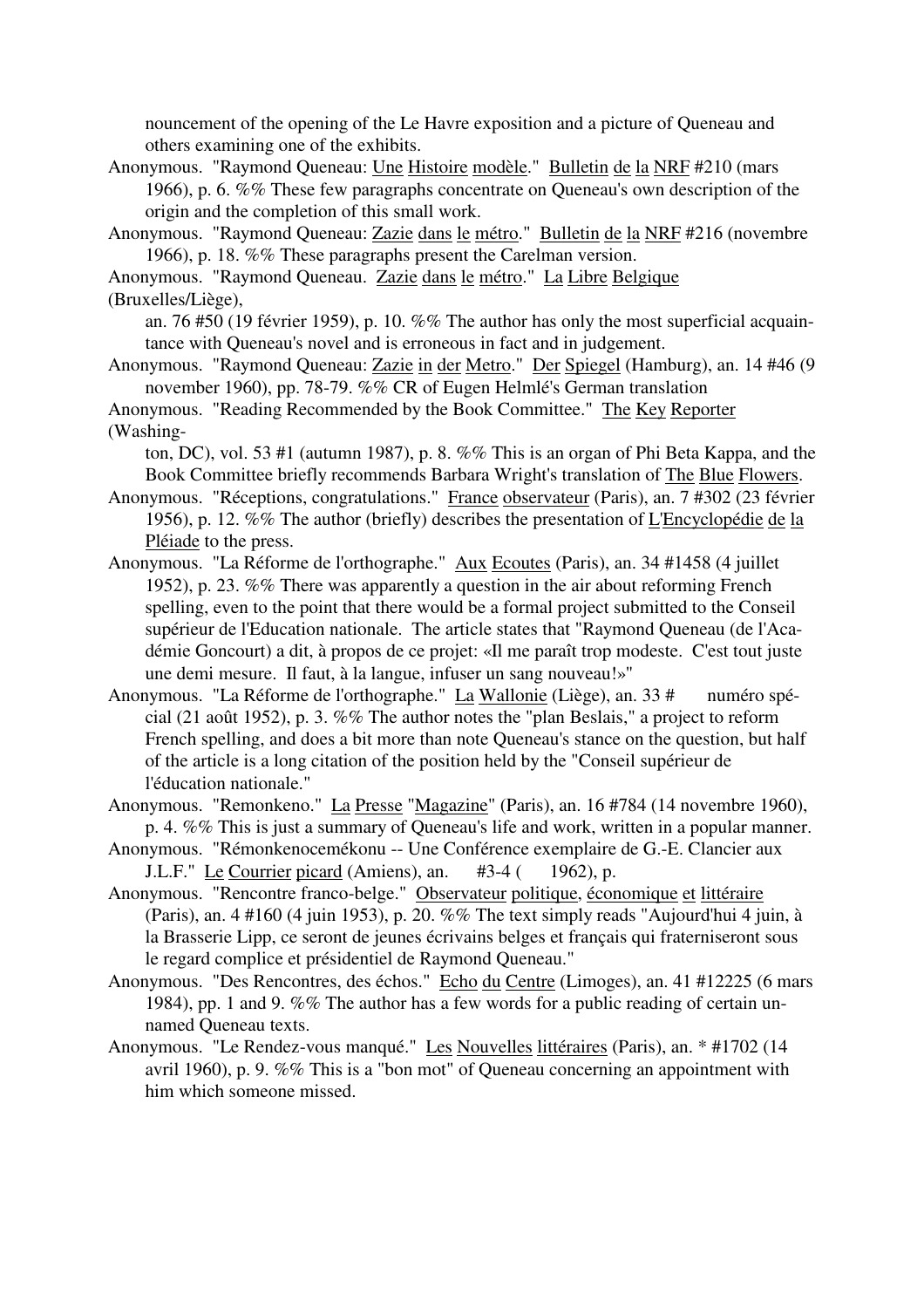- Anonymous. "René Clément tournera Zazie dans le métro." Paris-presse (Paris), an. \* #4417 (25 février 1959), p. 10. %% The author says, in announcing that Raoul Lévy had been awarded the film rights to Zazie dans le métro, that the price set a record and that René Clément would be the film's director.
- Anonymous. "René Clément: Un Film d'après le roman de Queneau Zazie dans le métro." Le Figaro (Paris), an. 133 #4500 (24 février 1959), p. 14. %% The author announces that René Clément would direct the filming of Zazie dans le métro.
- Anonymous. "Renée Jeanmaire sera jeudi 'La Croqueuse de diamants'." Libération (Paris), an. 6 #1874 (18 septembre 1950), p. 2. %% The author simply indicates that Queneau was the author of the lyrics for "La Croqueuse de diamants."

Anonymous. "Rentrée de Zizi." Paris-match (Paris), vol. \* #80 (30 septembre 1950), p. 37. %% This brief note includes four lines from Queneau's lyrics for the show.

- Anonymous. "Reputations Revisited." Times Literary Supplement (London), vol. \* #3906 (21
	- january 1977), pp. 66-69. %% Roland Barthes says (p. 66) that Queneau is underrated because he is a humorist. Cf. Barthes et al., "Reputations Revisited."
- Anonymous. "Résultats de notre concours de maquettes." Le Jazz hot (Paris), an. 17 #60 (novembre 1951), p. 15. %% Queneau is listed as one of the six jury members.
- Anonymous. "Retour à l'enfance." Libération (Paris), an. 7 #2037 (27 mars 1951), p. 2. %% In an article directed primarily against Jean Dubuffet and his "art brut," the author refers to Queneau's election to the Académie Goncourt as a mere "canular."
- Anonymous. "Révolution proposée par trois Goncourt: Vote public, limite d'âge, dîners en province." Le Figaro (Paris), an. 145 #8454 (19 novembre 1971), p. 19. %% The three (Bazin, Lanoux, Sabatier) make the suggestions hinted at in the title as well as others.
- Anonymous. "Revue." Nouvelle Revue française (Paris), an. 14 #160 (avril 1966), pp. 753- 756. %% This has about two pages which do little more than reprint passages from the 1966 edition of the Arc consecrated to Queneau. The author also mentions Queneau in presenting Parler #19, devoted to Prévert.
- Anonymous. "Les Revues." Echo du Maroc (Rabat), an. 33 #21270 (30 janvier 1951), p. 4. %% The author just states: "Raymond Queneau livre le début d'un article annoncé comme devant paraître 'prochainement' dans cette revue en février 1947, et qu'il consacre aux 'philosophes et voyous.' La seconde partie (dans laquelle philosophes et voyous se trouveront en face de personnages sérieux), précise une note, sera sans doute terminée avant 1955 'et probablement dans un mois ou deux'." Cf. Queneau, "Philosophes et voyous."
- Anonymous. "La Robe Zazie en faille écossaise: Désinvolte." Paris-presse (Paris), an. \* #4657

(3 décembre 1959), p. 12E. %% This piece just describes a style of dress, with illustrations. Cf. Anonymous, "Le Style Zazie?"

Anonymous. "Roland Petit, dont 'l'Oeuf à la coque a soulevé des éclats de rire en Amérique, est pour les critiques français l'homme qui a fait pâlir Carmen." Samedi-soir (Paris), an. \* #262 (8 juillet 1950), p. 2. %% This author barely mentions Queneau but gives much detail about the American tour and its context in Petit's career. Cf. Anonymous, "Paris et l'Amérique goûtent différement 'L'Oeuf à la coque' de Roland Petit" and "Zizi Jeanmaire a peur de grossir en croquant les diamants des pâtissiers de New-York."

Anonymous. "Roland Petit fera chanter Zizi Jeanmaire à Marigny." Journal du dimanche (Pa-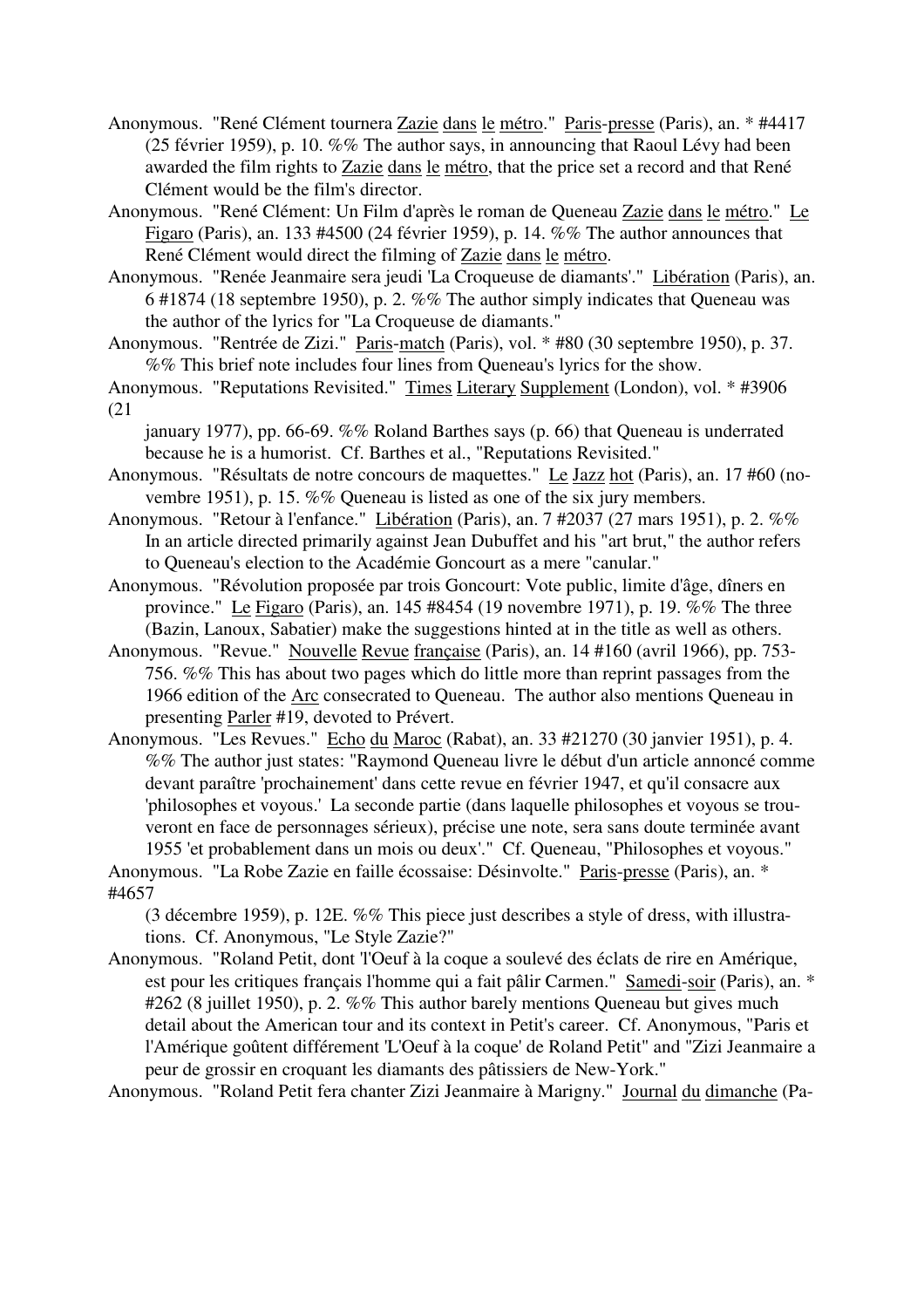ris), an. \* #202 (17 septembre 1950), p. 4. %% At the end of a relatively long article the author mentions that Queneau was responsible for the scenario and the lyrics of "La Croqueuse de diamants."

- Anonymous. "Romain Gary Goncourt 1956 pour Les Racines du ciel." Combat (Paris), an. 14 #3866 (4 décembre 1956), p. 1. %% Queneau says "No comment" in his usual manner.
- Anonymous. "Le Roman du jour." L'Ordre (Paris), an. 10 #3170 (15 octobre 1938), p. 5. %% This review is actually just a reprint of the "prière d'insérer" for Les Enfants de Limon.
- Anonymous. "Le Roman du roman." Le Nouvel Observateur (Paris), vol. \* #202 (23 septembre 1968), p. 47. %% This merely mentions that Le Vol d'Icare would soon appear.
- Anonymous. "La Rose rouge va fleurir au Brésil." Combat (Paris), an. 10 #2173 (29 juin 1951), p. 2. %% The text says simply that "La Compagnie de la Rose rouge annonce, pour demain, la 200<sup>e</sup> de 'La Complainte de Fantômas' de Robert Desnos et Guillaume Hanoteau, et la 100<sup>e</sup> des 'Bonnes Manières' de Jean Bellanger. Le départ d'Yves Robert, de Rosy Varte, de Jacques Hilling et des Frères Jacques en tournée officielle en Amérique latine a été fixé au 7 juillet. La troupe comprendra également : J.P. Grenier, Olivier Hussenot, Bernadette Lange, Annie Noël, Monique Laury, Jean Marsan, et le mime Marcel Marceau. Elle présentera 'Liliom,' 'La Parade,' 'Le Mariage forcé' de Molière, 'Exercices de style' de Raymond Queneau, et 'Les Mariés de la Tour Eiffel,' de Jean Cocteau."
- Anonymous. "Un Rude Métier." Ce Matin (Paris), an. 9 #1936 (14 novembre 1950), p. 2. %% Queneau talks on the radio about the "comité de lecture" at Gallimard, which included Jean Paulhan, Marcel Arland, J. Lemarchand, Albert Camus, Brice Parrain, and Roger Caillois.
- Anonymous. "Rumeurs." Jours de France (Paris), vol. \* #65 (11 février 1956), p. 62. %% The author just lists some of the more unusual responses which Queneau received for Pour une bibliothèque idéale.
- Anonymous. "Saint Chambernac, Pauvriseur." Organographes du cymbalum pataphysicum #25-26 (7 mai 1985), pp. 63-69. %% The author gives a "biography" of Henry de Chambernac, a principal character in Queneau's Les Enfants du Limon. This appears in an issue of the Organographes devoted to the "saints" of the 'pataphysical month of "as."
- Anonymous. "Salacrou: 'Queneau ou la mort parfumée des grands mots'." Arts (lettres, et spectacles) (Paris), an. \* #351 (21 mars 1952), p. 3.  $\%$ % This is primarily four photos from a party celebrating the appearance of Queneau's Le Dimanche de la vie and L'Instant fatal.
- Anonymous. "Sally Mara, romancière irlandaise, enlève le prix Claire Belon." L'Aurore (Paris), an. 9 #1718 (22 mars 1950), p. 5. %% The author, in designating Queneau as the winner of the prize, also has a few words about Le Journal intime de Sally Mara.

Anonymous. "Samedi au Fort de Tourneville. L'Enfance au Havre de Raymond Queneau." Le

Havre libre (Le Havre), an. \* #17550 (13 novembre 2001), p. 5. %% The author announces a talk which Michel Lécureur would give on the 18th of november and provides some background for it.

Anonymous. "Savant comme un livre." La Croix (Paris), an. 84 #24594 (7 novembre 1963), p. 5. %% The author only gives a short presentation of Bords without any commentary.

Anonymous. "Savez-vous que:" Libre Artois (Arras), an. 4 #1440 (6 décembre 1949), p. 5. %% This is a silly story about Elsa Maxwell which Queneau supposedly told. Cf. Anon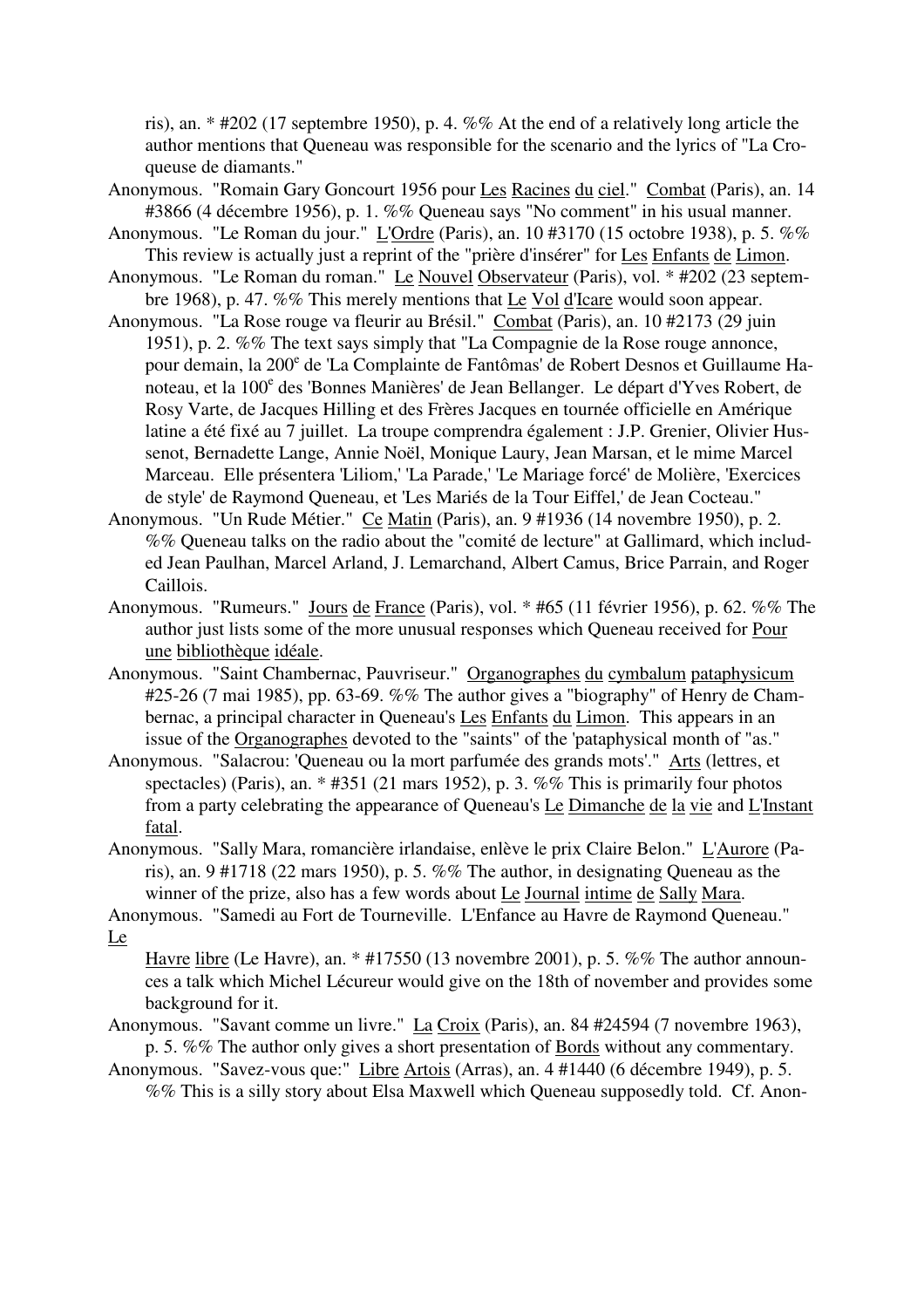ymous, "Couleur." Cf. Anonymous, "Couleur"; Carmen Tessier, "Les Potins de la commère" (3 août 1949).

- Anonymous. "Les Secrets de Queneau." Le Nouvel Observateur (Paris), vol. \* #19 (25 mars 1965), p. 34. %% This is merely an announcement that La Fleur bleue (sic) would be published in may.
- Anonymous. "Le Séjour des intellectuels français." Nouvelles de Moscou (Moscow), an. 1 #54 (18 novembre 1956), p. 4. %% There is a photograph which includes Queneau, but otherwise this article concentrates on a lecture, a dinner, and the showing of two French films. Cf. also Anonymous, "Une Délégation de 'France - U.R.S.S.' à Moscou"; Jean-Pierre Longre, Raymond Queneau en scènes, pp. 20 and 23; Michel Mohrt, Ma Vie à la NRF; Queneau, "Mon Grand Intérêt pour la vie des soviétiques s'est encore accru" and "Rimbaud en tchouvache."
- Anonymous. "Une Sélection de livres sur la ville." Le Monde (Paris), an. 50 #15187 (26 novembre 1993), "Le Monde des livres," p. viii. %% The author presents Zazie dans le métro as a book recommended for those or age 11 or more...
- Anonymous. "La Semaine." L'Express (Paris), vol. \* #536 (21 septembre 1961), p. 35. %% The author states that Gallimard, in publishing Les Oeuvres complètes de Sally Mara under Queneau's name, was only making clear what everyone had always suspected -- that "Sally Mara" was just a pen name for Queneau.
- Anonymous. "La Semaine." Arts (Paris), vol. \* #997 (17 mars 1965), p. 4. %% This has only a brief reference to Zazie's wanting to become a teacher (chapter 2 of Zazie dans le métro).
- Anonymous. "La Semaine littéraire." Combat (Paris), an. 7 #1199 (14 mai 1948), p. 4. %% The author cites Queneau's comments concerning Céline's Voyage au bout de la nuit from Les Lettres françaises, 6 mai 1948; cf. Queneau, "On cause."
- Anonymous. "La Semaine littéraire." Combat (Paris), an. 10 #2083 (15 mars 1951), p. 4. %% This is a brief but perceptive announcement of Queneau's election to the Académie Goncourt.
- Anonymous. "Shakespeare, la Bible et Marcel Proust favoris de l''honnête homme'." Combat (Paris), an. 14 #3660 (5 avril 1956), p. 7. %% This is a general presentation of Pour une bibliothèque idéale which includes only a little analysis.
- Anonymous. "Si t'imagines." Arts (Paris), vol. \* #857 (21 février 1962), p. 2. %% The author refers to Queneau's recently-appeared "Bourbaki et les mathématiques de demain" before mentioning Zazie dans le métro and closing with the last sentence of Claude Simonnet's Queneau déchiffré.
- Anonymous. "Si Tu t'imagines fillette." Le Figaro littéraire (Paris), an. 11 #513 (18 février 1956), p. 3. %% This consists of a picture of Queneau and three banal paragraphs on the Encyclopédie de la Pléiade, whose first volume would appear in the course of this week. Note that this issue of Le Figaro is not on the microfilm, but the actual paper copy is available at the Lilly Library in Bloomington, Indiana.

Anonymous. "Si tu t'imagines par Raymond Queneau." Libre Belgique (Bruxelles), an. 69 #93

(2 avril 1952), p. 8. %% This author does not like Queneau's poetry and is somewhat nasty about it.

Anonymous. "Si vous aimez..." Paris-Normandie (Rouen), an. \* #6987 (7 avril 1967), p. 11.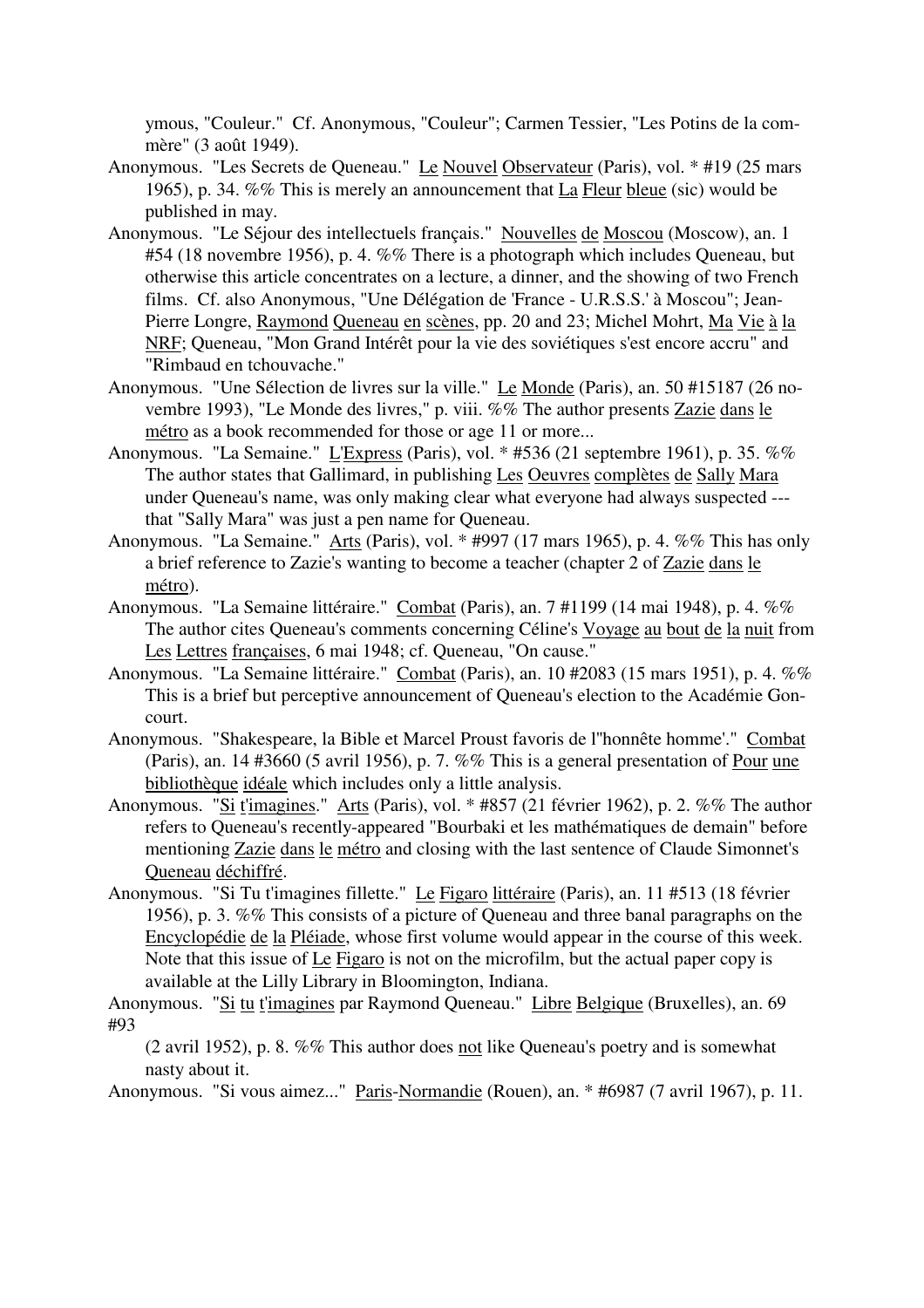%% This is a brief and positive review of Courir les rues.

- Anonymous. "Signatures connues." Construire (Zürich), an. 15 #3 (5 août 1959), p. 9. %% The author has a negative view of Zazie dans le métro, strongly implying that it is either a bad joke on readers or that Queneau had gotten very lazy.
- Anonymous. "Six documentaires en un seul programme." Arts (Paris), vol. \* #440 (3 décembre 1953), p. 3. %% This mentions the presentation of "Arithmétique" and five other shorts at the "Ursulines" movie theater.
- Anonymous. "The Sky's the Limit." Times Literary Supplement (London), an. 67 #3486 (19 december 1968), p. 1425. %% This presentation of Le Vol d'Icare in the French original has one or two rather interesting ideas. Cf. Anonymous, "Joytrip."
- Anonymous. "La Soirée des adieux au CNE." Les Lettres françaises (Paris), an. 9 #267 (7 juillet 1949), p. 5. %% This author describes the evening's festivities, giving much (positive) attention to a presentation of Les Exercices de style by the Frères Jacques.
- Anonymous. "Une Soirée Raymond Queneau." Le Populaire du Centre (Limoges), an. 68 #31 (5 février 1973), p. 7. %% The author announces an evening of theater which would include both Les Exercices de style and "En passant."
- Anonymous. "Sombres dimanches." Les Nouvelles littéraires (Paris), an. \* #1341 (14 mai 1953), p. 9. %% Queneau is working on the scenario for the Le Dimanche de la vie opera, and Bourvil expects to play the role of Valentin Brû.
- Anonymous. "Sombres Dimanches." Les Nouvelles littéraires (Paris), an. \* #1363 (13 octobre

1953), p. 7. %% Queneau comments on the relationship between our desire for immortality and being bored on rainy Sundays.

- Anonymous. "Some Queneau Translations." Prospice (Portree, Scotland), vol. \* #8 (\* 1978), pp. 99-100. %% This just lists about 20 of the most common translations of Queneau into English.
- Anonymous. "Sonnet, c'est un sonnet." Le Figaro littéraire (Paris), an. 13 #643 (16 août 1958), p. 3. %% The author cites the first 8 lines of "Acriborde aromate" from Queneau's new book, Sonnets, and compares his work with that of Henri Michaux.
- Anonymous. "Un Sonnet de plus pour R. Queneau." Tribune de Lausanne (Lausanne), an. 99 #190 (9 juillet 1961), p. 7. %% The newspaper presents a sonnet supposedly written by Zazie for Queneau; the author was Louis Schwob.
- Anonymous. "Sounding the Sixties --- 3: Outside English." Times Literary Supplement (London), an. 64 #3318 (30 september 1965), pp. 839-841. %% This has barely more than a listing of some of Queneau's recent works on p. 839.
- Anonymous. "Spécialiste de Vian et de Queneau." Dragée haute (Penne, Tarn), an. \* #42 (juinphe [sic] 2000), p. 55. %% This is clearly an alternate version of Anonymous, "Pierre-Gilbert Pestureau," and one might suspect that both were the work of Noël Arnaud.
- Anonymous. "Stilübungen." Frankfurter Rundschau (Frankfurt-am-Main), an. 17 #121 (27 mai 1961), p. 50. %% This consists of "Litotes," "Composition de mots," and "Animisme" from Les Exercices de style. There is no name given for the translator.
- Anonymous. "Stilvirtuosen." Expressen (Stockholm), vol. # (23 november 1951), p. %% This brief note apparently concerns the Petite Cosmogonie portative.
- Anonymous. "Sturm im Salon." Der Spiegel (Hamburg), an. 25 #11 (8 märz 1971), pp. 174-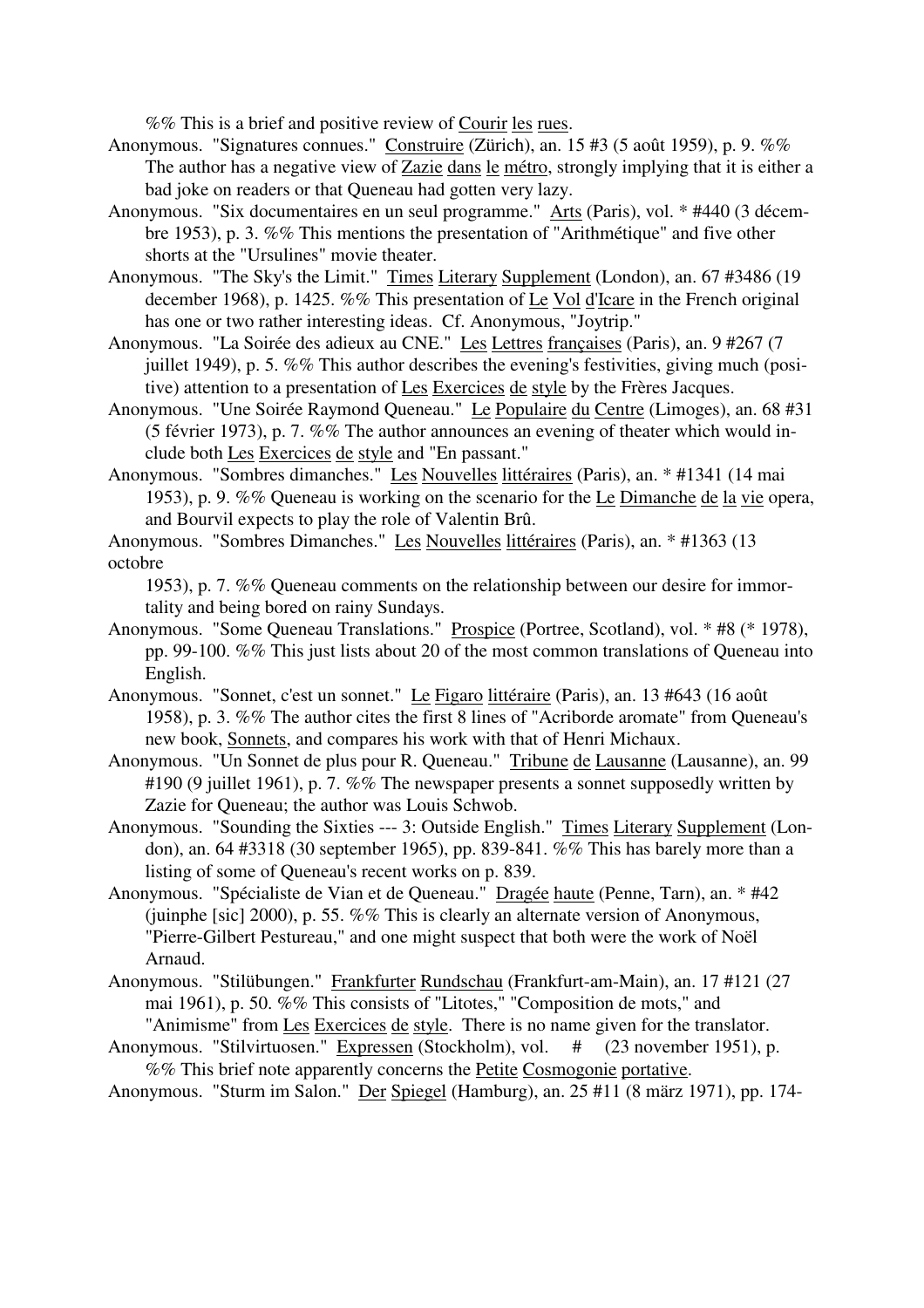175. %% This is an account of the Goncourt controversy of 1971.

- Anonymous. "Le Style Zazie?" Marie-Claire (Paris), an. \* #61 (novembre 1959), p. 97. %% This is just a picture. Cf. Anonymous, "La Robe Zazie en faille écossaise: Désinvolte."
- Anonymous. "Sur l'extravagance littéraire." Action française (Lyon), an. 26 #362 (28 décembre 1933), p. 3. %% This is a rather negative but still quite interesting commentary on Le Chiendent.
- Anonymous. "Sur l'extravagance littéraire." In Raymond Queneau. Cahier de l'Herne #29. Ed. Andrée Bergens. Paris: Editions de l'Herne, 1975, pp. 328-329. %% This article reap-peared in the 1999 edition.
- Anonymous. "Sur la plateforme du 84, Raymond Queneau soigne ses Exercices de style." Radio 54 (Paris), an. \* #527 (28 novembre 1954), p. 4. %% This just notes the Gallimard party held to celebrate the Frères Jacques recording of Les Exercices de style.
- Anonymous. "Une Surprise?" La Presse (Paris), an. 7 #265 (17 mars 1951), p. 2. %% Queneau has been elected to the Académie Goncourt and feigns surprise, but the reporter notices on his desk a pile of newspaper clippings announcing his candidature...
- Anonymous. "Synopsis inédit." Amis de Valentin Brû #10-11 (février 1980), p. 67. %% This article is the synopsis of the film reviewed in Queneau's "Barrage contre le Pacifique de René Clément vu par Raymond Queneau, de l'Académie Goncourt." This issue was coproduced with the Maison de la Culture André Malraux (Reims).
- Anonymous. "Taches d'encre." Opéra (Paris), an. 8 #294 (28 février 1951), p. 3. %% The author announces that Queneau will be directing a series of science fiction works at Gallimard. Cf. Anonymous, "Ah! Vous êtes martien...," which reports that Queneau denies this; cf. also Claude Elsen, "Les Chroniqueurs de l'impossible."
- Anonymous. "Teatro." Il Messagero (Roma), an. 111 #296 (28 ottobre 1989), p. 39. %% The author announces a theater presentation of Queneau's Exercices de style in an Italian translation done by Mario Moretti.
- Anonymous. "Télégrammes." Paris-match (Paris), vol. \* #595 (3 septembre 1960), p. 7. %% The author announces the coming appearance of a "Zazie" comic strip in a newspaper: cf. Gébé.
- Anonymous. "Télégraphiquement." Le Nouveau Candide (Paris), an. \* #9 (29 juin 1961), p. 18. %% A very short and fundamental presentation of Cent Mille Milliards de poèmes.
- Anonymous. "«Tels qu'en eux-mêmes»: Les Divers 'masques' de Marcel Proust." Le Figaro (Paris), an. 145 #8335 (3 juillet 1971), p. 15. %% The author announces that Queneau and others would participate in this radio discussion the next night at 11.
- Anonymous. "Témoignages sur la poésie." Comoedia (Paris), an. 2 #84 (6 février 1943), p. 3. %% In this collection of short pieces Audiberti merely refers to Queneau's stylistic brio, citing "Le garçon serva. On trinquit."
- Anonymous. "Tempête chez les Goncourt." Le Parisien Libéré (Paris), an. 28 #8244 (3 mars 1971), p. 6. %% About the only noteworthy aspect of this report is that it underlines the fact that Queneau and the two others were all Gallimard authors.
- Anonymous. "Tempête chez les Goncourt." Les Nouvelles littéraires (Paris), an. 49 #2267 (4 mars 1971), p. 2. %% This is only the most common of reports on the Goncourt problem.
- Anonymous. "Les Temps mêlés." L'Observateur politique, économique et littéraire (Paris), an.

4 #144 (12 février 1953), p. 19. %% The author announces, with words of hope and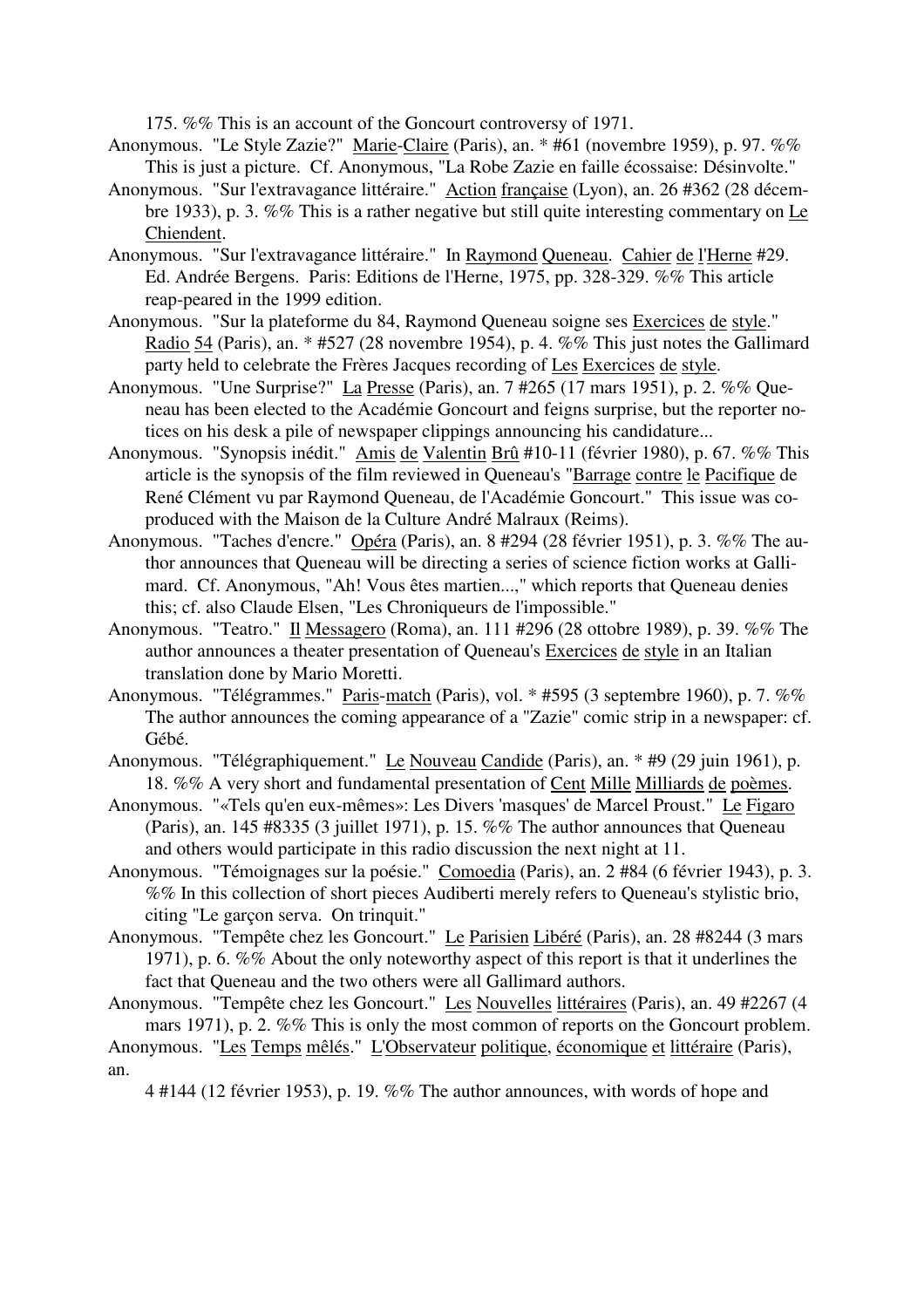praise, the foundation of Blavier's magazine.

- Anonymous. "Textes inédits et études sur Raymond Queneau." Le Bulletin des Français d'Argentine (Buenos Aires), vol.  $\#$  (5 december 1979), p. %% This quietly proclaims the founding of the Amis de Valentin Brû organization.
- Anonymous. "Théâtre. Sally, la grande soeur de Zazie?" Journal du dimanche (Paris), an. \* #1963 (22 juillet 1984), p. 8. %% This is a presentation of Stéphanie Loïck's one-woman show of Le Journal intime de Sally Mara.
- Anonymous. "Theme and Variations." Times Literary Supplement (London), an. 46 #2366 (7 june 1947), p. 275. %% This early review of Exercices de style in the French original is rather decent, especially considering its date.
- Anonymous. "Thionville à l'heure 'quenienne'." Républicain lorrain (Metz), an. # (9 octobre 1990), p. %% The author describes the coming Queneau symposium.
- Anonymous. "To Collect, Classify, and Define..." Times Literary Supplement (London), an. 55 #2837 (13 july 1956), p. 422. %% This is a long but very good commentary on the Encyclopédie de la Pléiade.
- Anonymous. "Le Ton monte chez les Goncourt où six académiciens lancent une exclusive contre Armand Salacrou." Le Parisien libéré (Paris), an. 28 #8245 (4 mars 1971), p. 6. %% This consists of several declarations by the majority plus an elaboration of the current status of the Goncourt quarrel.
- Anonymous. "Tout Paris et le Président de la République le jeudi 21 octobre au CNE." Lettres françaises (Paris), an. 8 #229 (14 octobre 1948), pp. 1 and 3. %% This article concerns the fall Book Show, with comments on the books offered for sale by various authors. It has a comment on Queneau's Saint-Glinglin: it curiously (and incorrectly) claims that there is no "x" in the book. CNE = Comité national des écrivains. Cf. the entry under "Comité national des écrivains."
- Anonymous. "Tout se sait." Combat (Paris), an. 8 #1678 (26 novembre 1949), p. 2. %% This author claims that Queneau and Vian invited their friends to a meeting of the "Académie du roman noir" dedicated to the theme of eroticism --- and then failed to appear themselves.
- Anonymous. "Treize Ecrivains artistes et savants se voient refuser le visa d'entrée aux Etats-Unis." L'Humanité (Paris), an. 46 #1414 (23 mars 1949), pp. 1 and 3. %% Queneau signed a letter of protest. Cf. Anonymous, "Le Gouvernement américain sabote la conférence culturelle de New York."
- Anonymous. "Le Troisième Homme (irlandais)." Le Rouge et le noir (Paris), vol. 9 #6 (4 avril
	- 1950), p. 8. %% This has a very slight reference to the fact that Queneau was the author of the Sally Mara works.
- Anonymous. "Under Iris Murdoch's Net." The Economist (London), vol. 328 #7830 (25 september 1993), pp. 99-100. %% This is just a general review of Murdoch's life and work and only mentions Queneau incidentally.
- Anonymous. "Vacances à Luna-Park. Raymond Queneau: Pierrot mon ami." Liens (Monte Carlo), an. 8 #16 (août 1954), p. %% This review of Pierrot mon ami is fairly standard.
- Anonymous. "Vacances et rentrées." Le Figaro littéraire (Paris), an. 13 #647 (13 septembre 1958), p. 10. %% The text referring to Queneau is: "Raymond Queneau travaille à la preface du tome III de L'Encyclopédie de la Pléiade ("La Littérature française") en même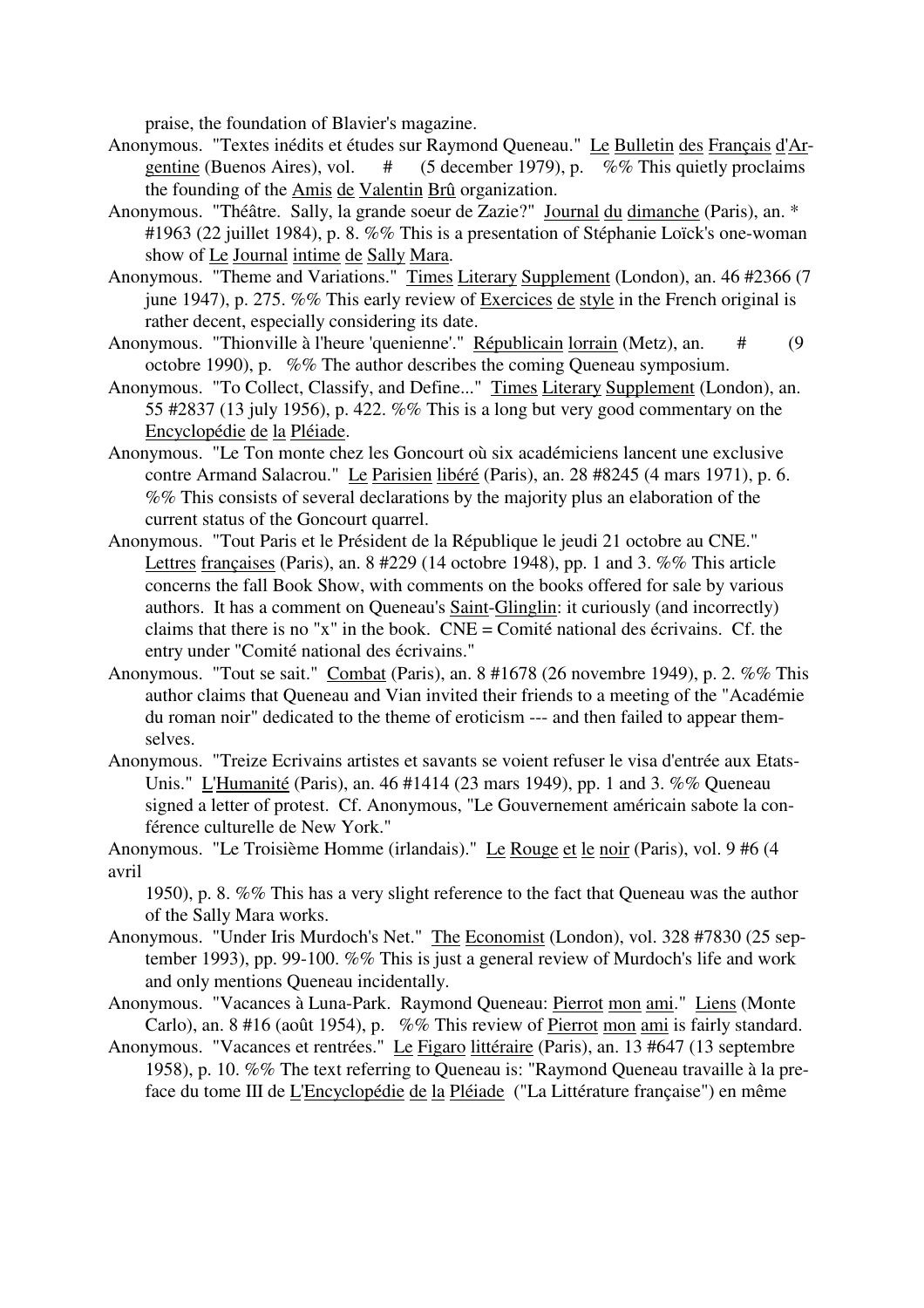temps qu'à un roman."

- Anonymous. "Variations sur l'autobus 'S'." Express (Paris), vol. \* #650 (28 novembre 1963), p. 45. %% This consists of the Massin typographic versions of Queneau's "exercices" "Té-légraphique," "Homéoptotes," and "Interjections."
- Anonymous. "Vernissage de l'exposition Raymond-Queneau cet après-midi à la bibliothèque municipale." Le Républicain lorrain (Metz/Thionville), an. # (19 mai 1982), p. %% This article announces the opening of a small exhibition of Queneau paintings and books at the municipal library.
- Anonymous. "Vers de nouvelles aventures culturelles." Le Jour (Verviers), an. 95 #1 (1<sup>ier</sup> janvier 1989), "Supplément," p. 3. %% The author just hints that since the city of Verviers and the ministry of culture behind it are not offering any monetary support Blavier is thinking of moving the CDRQ to Limoges.
- Anonymous. "Vers une réconciliation chez les Goncourt." Le Monde (Paris), an. 30 #8693 (8 novembre 1973), p. 28. %% This describes an attempt at healing the Goncourt split two years after the fact.
- Anonymous. "Verviers: Exposition 'Queneau Gouache,' du 16 au 30 septembre." La Meuse (Verviers), an. 134 #209 (8 septembre 1989), p. 4. %% The author announces an exposition of 35 of Queneau's artworks in verviers from the 16th through the 30th of september. Cf. Anonymous, "Queneau Gouache: Une Exposition à Verviers"; D. C., "L'Autre Queneau à Verviers."
- Anonymous. "Verviers littéraire: Gallimard rencontre Blavier pour présenter super-Queneau."

Hebdolaine (Verviers), an. 3 #137 (24 novembre 1989), pp. 1 and 5. %% Robert Gallimard and Claude Debon inaugurate the first Pléiade volume of Queneau's Oeuvres complètes in Verviers.

- Anonymous. "La Vie des lettres." France observateur (Paris), an. 5 #212 (3 juin 1954), p. 19. %% The author just says "Le numéro de juin des Lettres nouvelles contient six sonnets curieux mais fort classiques de Raymond Queneau." Cf. Queneau, "Les Furets..."
- Anonymous. "La Vie des lettres." France observateur (Paris), an. 6 #252 (10 mars 1955), p. 24. %% An entry in this column states that "Une conférence de la Société des lecteurs s'est tenue au Cercle de la Librairie sur les 'rapports du livre et des autres moyens d'expression'. On y a entendu Jean Vilar, Jean-Louis Barrault, André Bazin, Armand Panigel, Raymond Queneau. Roland Barthes a tiré les conclusions du débat. Optimistes quant au diction de la chose impriméee."
- Anonymous. "La Vie littéraire." Guilde du livre (Lausanne), an. 15 #8 (août 1950), p. 174. %% The entire text reads: "Raymond Queneau a remis à Gallimard le manuscrit d'un essai sur l'écriture et le langage, Bâtons, Lettres et Chiffres; il a achevé, d'autre part, un livre sur son voyage aux Etats-Unis et il travaille à un nouveau chant de sa Petite Cosmogonie portative."
- Anonymous. "La Vie littéraire." Le Journal de Rouen (Rouen), an. 178 #360 (26 décembre 1939), p. 3. %% The author gives little more than a resumé of Un Rude hiver.
- Anonymous. "La Vie parisienne. Queneau court après Zazie." Jours de France (Paris), vol. \* #221 (7 février 1959), p. 54. %% This is a photo of Queneau in the métro with an inscription which indicates that Zazie dans le métro had just come out, but there is no hint of the success that the novel was going to have.